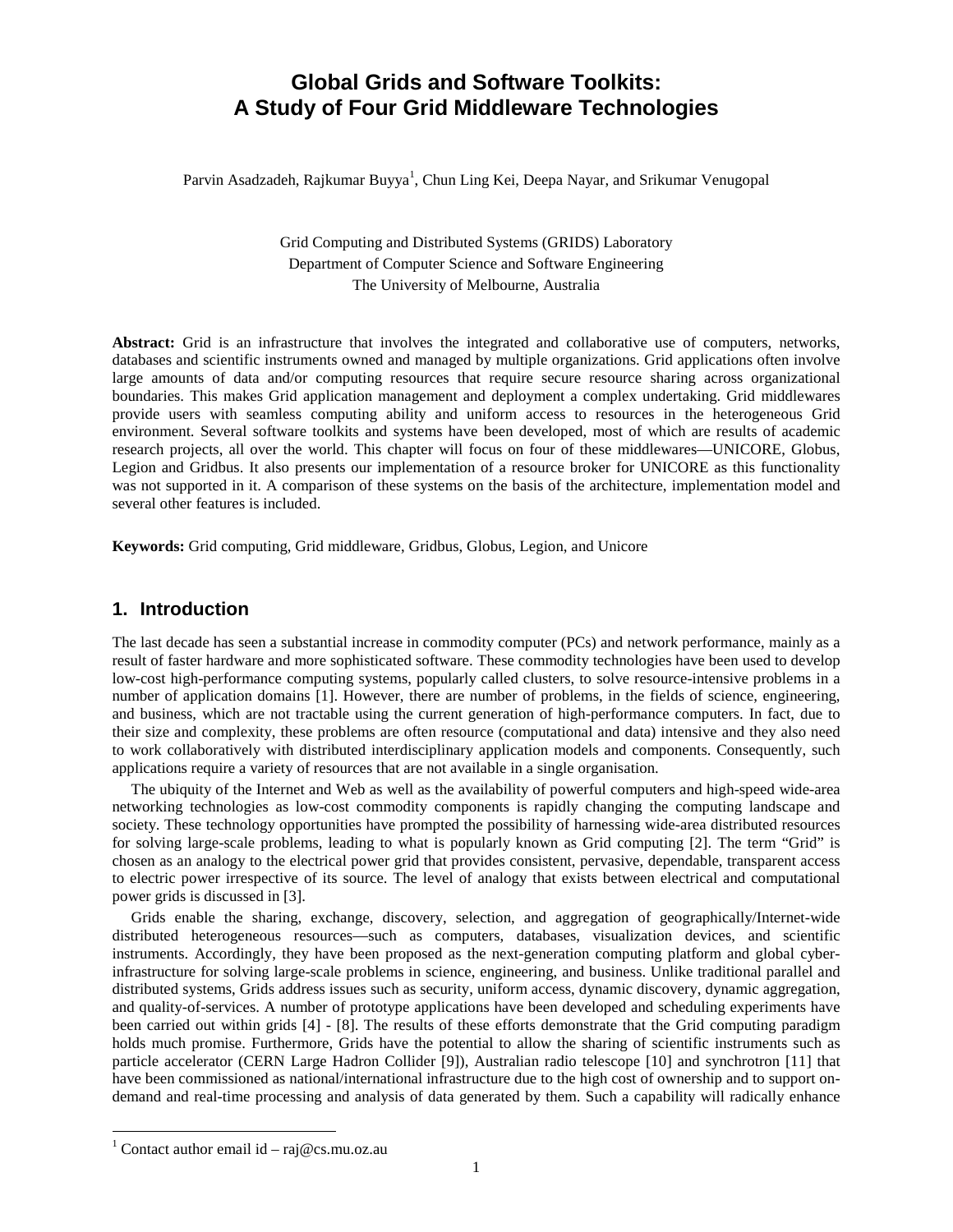the possibilities for scientific and technological research and innovation, industrial and business management, application software service delivery and commercial activities, and so on.

A high-level view of activities involved within a seamless, integrated computational and collaborative Grid environment is shown in Figure 1. The end users interact with the Grid resource broker that performs resource discovery, scheduling, and the processing of application jobs on the distributed Grid resources. In order to provide users with a seamless computing environment, the Grid middleware systems need to solve several challenges originating from the inherent features of the Grid [12]. One of the main challenges is the heterogeneity in grid environments, which results from the multiplicity of heterogeneous resources and the vast range of technologies encompassed by the Grid. Another challenge involves the multiple administrative domains and autonomy issues because of geographically distributed grid resources across multiple administrative domains and owned by different organizations. Other challenges include scalability (problem of performance degradation as the size of Grids increases) and dynamicity/ adaptability (problem of resource failing is high). Middleware systems must tailor their behavior dynamically and use the available resources and services efficiently and effectively.



**Figure 1: A world-wide Grid computing environment.**

A tremendous amount of effort has been spent in the design and implementation of middleware software for enabling computational Grids. Several of these software packages have been successfully deployed and it is now possible to build Grids beyond the boundaries of a single local area network. Examples of Grid middleware are UNICORE (UNiform Interface to COmputing REsources) [13], Globus [13], Legion [16] and Gridbus [17]. These middleware systems aim to provide a grid-computing infrastructure where users link to computer resources, without knowing where the computing cycles are generated.

The remainder of this chapter provides an insight into the different Grid middleware systems existing today, followed by the comparison of these systems, and also casts some light on the different projects using the abovementioned middleware.

### **2. Overview of Grid Middleware Systems**

Figure 2 shows the hardware and software stack within a typical Grid architecture. It consists of four layers: fabric, core middleware, user-level middleware, and applications and portals layers.

The *Grid Fabric* level consists of distributed resources such as computers, networks, storage devices and scientific instruments. The computational resources represent multiple architectures such as clusters, supercomputers, servers and ordinary PCs which run a variety of operating systems (such as UNIX variants or Windows). Scientific instruments such as telescope and sensor networks provide real-time data that can be transmitted directly to computational sites or are stored in a database.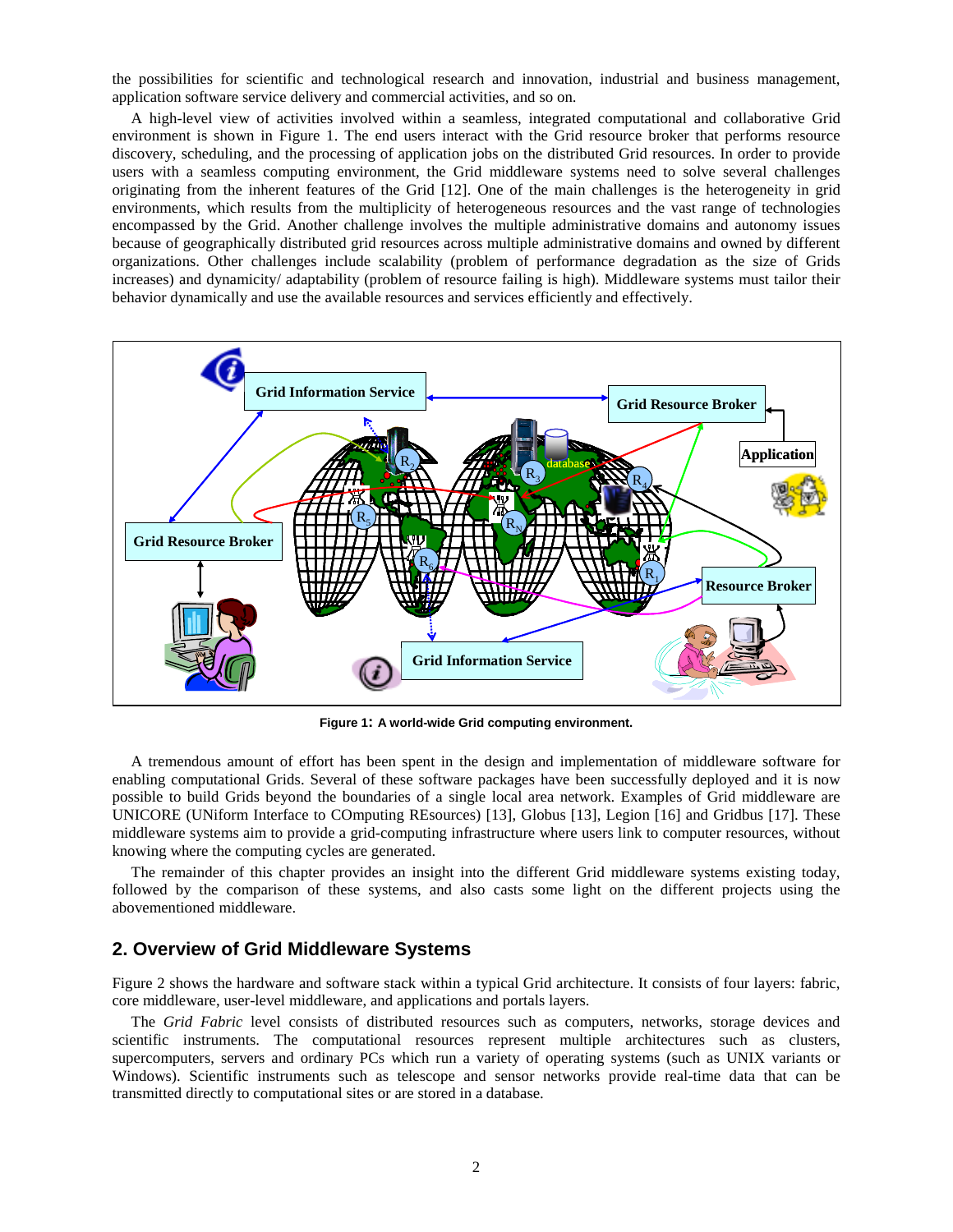

**Figure 2: A Layered Grid Architecture and components.**

*Core Grid middleware* offers services such as remote process management, co-allocation of resources, storage access, information registration and discovery, security, and aspects of Quality of Service (QoS) such as resource reservation and trading. These services abstract the complexity and heterogeneity of the fabric level by providing a consistent method for accessing distributed resources.

*User-level Grid middleware* utilizes the interfaces provided by the low-level middleware to provide higher level abstractions and services. These include application development environments, programming tools and resource brokers for managing resources and scheduling application tasks for execution on global resources.

*Grid applications and portals* are typically developed using Grid-enabled languages and utilities such as HPC++ or MPI. An example application, such as parameter simulation or a grand-challenge problem, would require computational power, access to remote data sets, and may need to interact with scientific instruments. Grid portals offer Web-enabled application services, where users can submit and collect results for their jobs on remote resources through the Web.

The middleware surveyed in this chapter extend across one or more of the levels above the Grid fabric layer of this generic stack. A short description for each of them is provided in Table 1.

| <b>Name</b>    | <b>Description</b>                                                                                                                                                                              | <b>Remarks</b>                                                                                                                                              | <b>Website</b>         |
|----------------|-------------------------------------------------------------------------------------------------------------------------------------------------------------------------------------------------|-------------------------------------------------------------------------------------------------------------------------------------------------------------|------------------------|
| <b>UNICORE</b> | Vertically integrated Java based<br>Grid computing environment that<br>provides a seamless and secure<br>access to distributed resources.                                                       | Project funded by the<br>German Ministry for<br><b>Education and Research</b><br>with co-operation between<br>ZAM, Deutscher, etc                           | http://www.unicore.org |
| Globus         | Open source software toolkit that<br>facilitates construction of<br>computational grids and grid<br>based applications, across<br>corporate, institutional and<br>geographic boundaries without | R&D project conducted by<br>the "Globus Alliance"<br>which includes Argonne<br>National Laboratory,<br><b>Information Sciences</b><br>Institute and others. | http://www.globus.org  |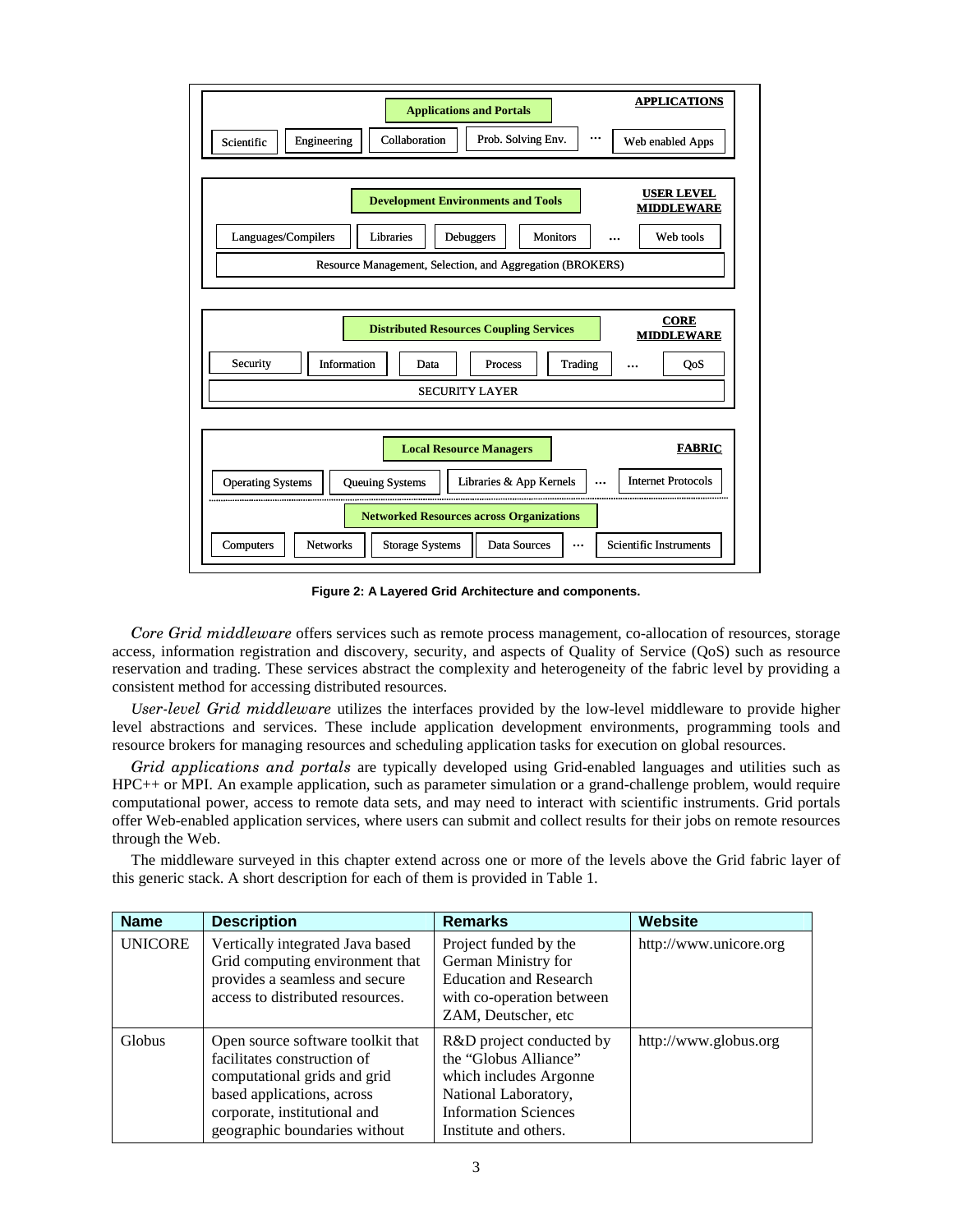|         | sacrificing local autonomy.                                                                                                                                                                                                                                                                                                                                                                                                                  |                                                                                                                                                               |                            |
|---------|----------------------------------------------------------------------------------------------------------------------------------------------------------------------------------------------------------------------------------------------------------------------------------------------------------------------------------------------------------------------------------------------------------------------------------------------|---------------------------------------------------------------------------------------------------------------------------------------------------------------|----------------------------|
| Legion  | Vertically integrated Object-<br>based metasystem that helps in<br>combining a large numbers of<br>independently administered<br>heterogeneous hosts, storage<br>systems, databases legacy codes<br>and user objects distributed over<br>wide-area-networks into a single,<br>object-based metacomputer that<br>accommodates high degrees of<br>flexibility and site autonomy.                                                               | A R&D project at the<br>University of Virginia,<br>USA. The software<br>developed by this project is<br>commercialized through a<br>new company called Avaki. | http://legion.virginia.edu |
| Gridbus | Open source software toolkit that<br>extensively leverages related<br>software technologies and<br>provides an abstraction layer to<br>hide idiosyncrasies of<br>heterogeneous resources and low-<br>level middleware technologies<br>from application developers. It<br>focuses on realization of utility<br>computing and market-oriented<br>computing models scaling from<br>clusters to grids and to peer-to-<br>peer computing systems. | A research and innovation<br>project led by the University<br>of Melbourne GRIDS Lab<br>with support from the<br><b>Australian Research</b><br>Council.       | http://www.gridbus.org/    |

**Table 1: Grid middleware systems.**

# **3. UNICORE**

UNICORE [13] is a vertically integrated Grid computing environment that facilitates the following:

- A seamless, secure and intuitive access to resources in a distributed environment for end users.
- Solid authentication mechanisms integrated into their administration procedures, reduced training effort and support requirements – for Grid sites.
- Easy relocation of computer jobs to different platforms for both end users and Grid sites.

UNICORE follows a three-tier architecture, which is shown in Figure 3 (drawn with ideas from [14]). It consists of a client that runs on a Java enabled user workstation or a PC, a gateway, and multiple instances of Network Job Supervisors (NJS) that execute on dedicated securely configured servers and multiple instances of Target System Interfaces (TSI) executing on different nodes provide interfaces to underlying local resource management systems such as operating systems and the batch subsystems. From an end user's point of view, UNICORE is a client-server system based on a three-tier model:

- User tier: The user is running the UNICORE Client on a local workstation or PC.
- Server tier: On the top level, each participating computer center defines one or several UNICORE Grid sites (*Usites*) that Clients can connect to.
- Target System tier: A *Usite* offers access to computing or data resources. They are organized as one or several virtual sites (*Vsites*) which can represent the execution and/or storage systems at the computer centers.

The UNICORE Client interface consists of two components: JPA (Job Preparation Agent) and JMC (Job Monitor Component). Jobs are constructed using JPA and the status and results of the jobs can be obtained through the JMC. The jobs or status requests and the results are formulated in an abstract form using the *Abstract Job Object (AJO)* Java classes. The client connects to a UNICORE *Usite* gateway and submits the jobs through AJOs.

The UNICORE Gateway is the single entry point for all UNICORE connections into a *Usite*. It provides an Internet address and a port that users can use to connect to the gateway using SSL.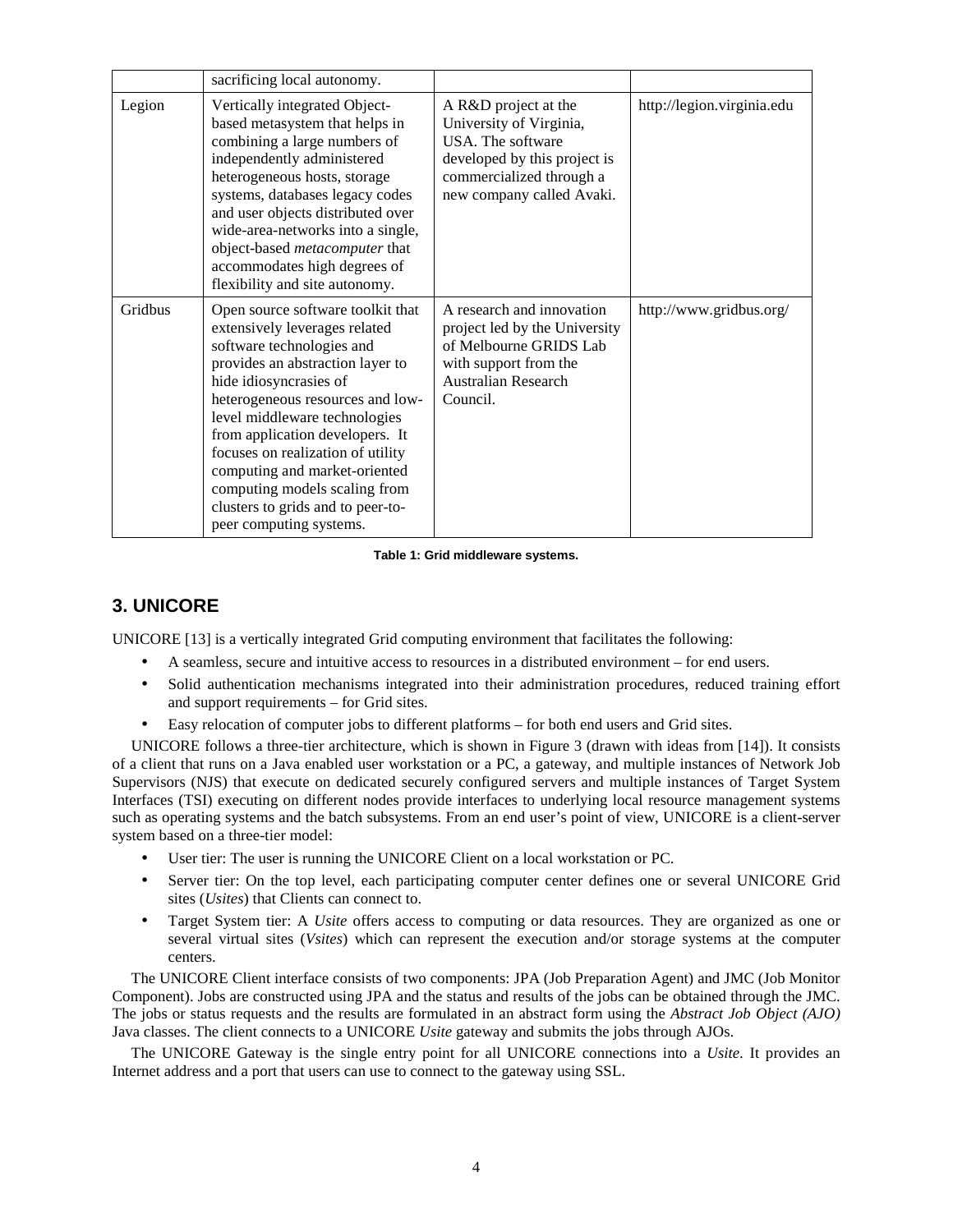

**Figure 3: The UNICORE Architecture.**

A UNICORE *Vsite* is made up of two components: NJS (Network Job Supervisor) and TSI (Target System Interface). The NJS Server manages all submitted UNICORE jobs and performs user authorization by looking for a mapping of the user certificate to a valid login in the UUDB (UNICORE User Data Base). NJS also deals with the incarnation of jobs from the AJO definition into the appropriate concrete command sequences for a given target execution system, based on specifications in the Incarnation Data Base (IDB). UNICORE TSI accepts incarnated job components from the NJS, and passes them to the local batch systems for execution.

UNICORE's features and functions can be summarized as follows:

- 1. **User driven job creation and submission**: A graphical interface assists the user in creating complex and interdependent jobs that can be executed on any UNICORE site without job definition changes.
- 2. **Job management**: The Job management system provides user with full control over jobs and data.
- 3. **Data management**: During the creation of a job, the user can specify which data sets have to be imported into or exported from the *USpace* (set of all files that are available to a UNICORE job), and also which datasets have to be transferred to a different *USpace*. UNICORE performs all data movement at run time, without user intervention.
- 4. **Application support**: Since scientists and engineers use specific scientific application, the user interface is built in pluggable manner in order to extend it with plugins that allows to prepare specific application input.
- 5. **Flow control**: A user job can be described as a set of one or more directed acyclic graphs.
- 6. **Single sign-on**: UNICORE provides a single sign-on through X.509V3 certificates.
- 7. **Support for legacy jobs**: UNICORE supports traditional batch processing by allowing users to include their old job scripts as part of a UNICORE job.
- 8. **Resource management**: Users select the target system and specify the required resources. The UNICORE client verifies the correctness of jobs and alerts users to correct errors immediately.

The major Grid tools and application projects making use of UNICORE as their low-level middleware include: EuroGrid [18] and their applications—BioGrid [19], MeteoGrid, and CAEGrid, Grid Interoperability Project (GRIP)[20], OpenMolGrid [19], and Japanese NAREGI (National Research Grid Initiative) [22].

### **Overview of Job Creation, Submission and Execution in UNICORE Middleware**

The UNICORE Client assists in creating, manipulating and managing complex, interdependent multi-system jobs, multi-site jobs, synchronization of jobs and movement of data between systems, sites and storage spaces. The client creates an Abstract Job Object (AJO) represented as a serialized Java Object or in XML format. The UNICORE Server (NJS) performs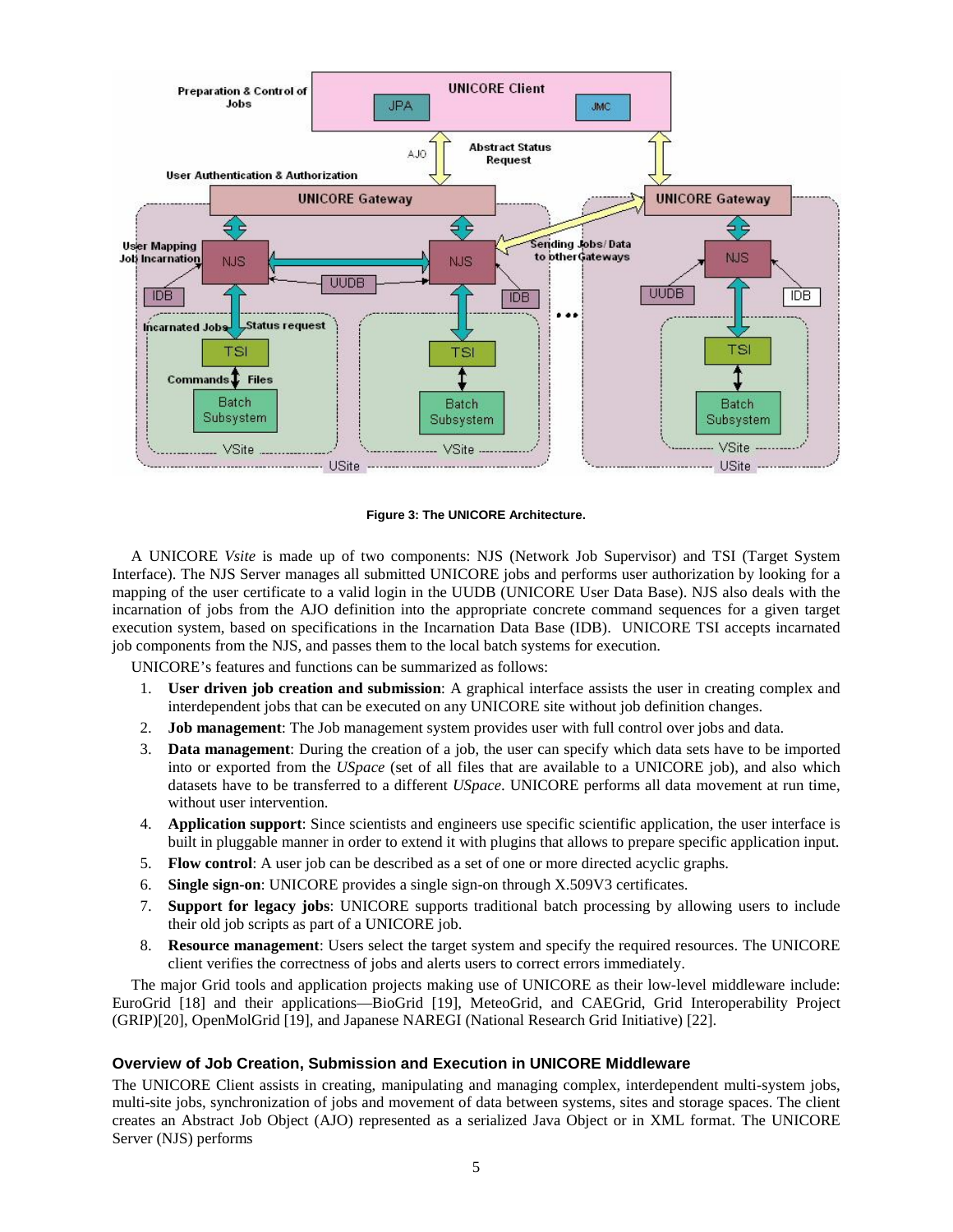- Incarnation of the AJO into target system specific actions
- Synchronization of actions (work flow)
- Transfers of jobs and data between User Workstation, Target Systems and other sites
- Monitoring of status

The two main areas of UNICORE are: 1) seamless specification of some work to be done at a remote site and 2) transmission of the specification, results and related data. The seamless specification in UNICORE is dealt with by a collection of Java classes known loosely as the AJO (Abstract Job Object) and the transmission is defined in the UNICORE Protocol Layer (UPL). The UPL is designed as a protocol that transmits data regardless of its form. The classes concerned with the UPL are included in the org.unicore.package and the org.unicore.upl package, with some auxiliary functions from the org.unicore.utility package.

The main packages for the AJO are org.unicore.ajo, org.unicore.outcome, org.unicore.resources and org.unicore.idiomatic. The AJO is how a UNICORE client application such as a Job Preparation Agent (JPA) or Job Monitor Controller (JMC), can specify the work that a UNICORE User wants to do, to a UNICORE server (NJS). One aim of the AJO is to allow seamless specification of jobs that can be retargeted to different computer sites just by changing the address, the specification of the work remains the same – regardless of differing site policies, different executables and options, different authorisation policies etc. The mapping of the seamless specification to the actual site values, known as *incarnation* in UNICORE, is done at run time by the NJS at the target site.

The atom of execution in UNICORE is an *AbstractJob*. NJSs execute AbstractJobs for users. An Abstract Job contains one or more sub-tasks. The sub-tasks are Abstract Actions and define simple actions, such as fetch files, compile, execute. Abstract Jobs are also Abstract Actions and so can be contained within a parent Abstract Job.

When an NJS starts executing an Abstract Job, it creates a directory on a file system for the Abstract Job. This directory is known as the Abstract Job's *Uspace*. All files used by the child Abstract Actions are assumed to be in the *Uspace*. Most Abstract Actions do not have direct access to a site's file system (**Xspace**). Any file used by Abstract Actions has to be imported to the *Uspace* before they are used and any files that have to be saved have to be explicitly saved from the *Uspace*. The available ways to save a file are to export it, return it with the AJO's results or to spool it to a semi-permanent holding area. The *Uspace* is deleted when the AJO finishes execution.

The child Abstract Actions of an Abstract Job are kept in a Directed Acyclic Graph (DAG) which defines the order of execution. Successor Abstract Actions start execution when all their predecessor Abstract Actions have finished execution successfully. If an Abstract Action fails in execution, then none of its successor Abstract Actions are executed.

The results of executing Abstract Actions are known as Outcomes. Outcomes consist of the stdout and stderr produced by an executable, logging and status information from the NJS and/or representations of the results returned by the Abstract Action. Each type of Abstract Action is matched by a type of Outcome.

The core classes for the definition of work are the subclasses of org.unicore.ajo.AbstractTask. These define work that will be performed by the target system, outside of the NJS, and so define tasks such as execute, link, compile and various file manipulations. These tasks can request resources such as the number of processors, amount of memory, time and also any external software packages they require. A client can ask the site for a description of the supported resources and so only request resources that are available.

The other major grouping of Abstract Actions is based on those that can manipulate other Abstract Actions e.g. return current status, return results, kill etc

The UNICORE Object hierarchy is shown below:

- AbstractAction: Parent class of all UNICORE actions.
- ActionGroup: Container for UNICORE actions.
- AbstractJob: ActionGroup which can run remotely.
- RepeatGroup: Actions in a loop.
- AbstractTask: A computational action, e.g. copy file.
- AbstractService: A service action, e.g. kill job.
- ConditionalAction: If-then-else for actions.

ActionGroup contains a DAG of AbstractActions which shows dependencies between actions (nodes) that define control flow. Actions in the DAG can be any subtype of AbstractAction. An action starts when all it predecessors are "DONE". The following subclasses of "DONE" are used for control.

- SUCCESSFUL: The AbstractAction completed without error.
- NOT\_SUCCESSFUL: The AbstractAction failed.
- NEVER\_RUN: A predecessor of the AbstractAction failed.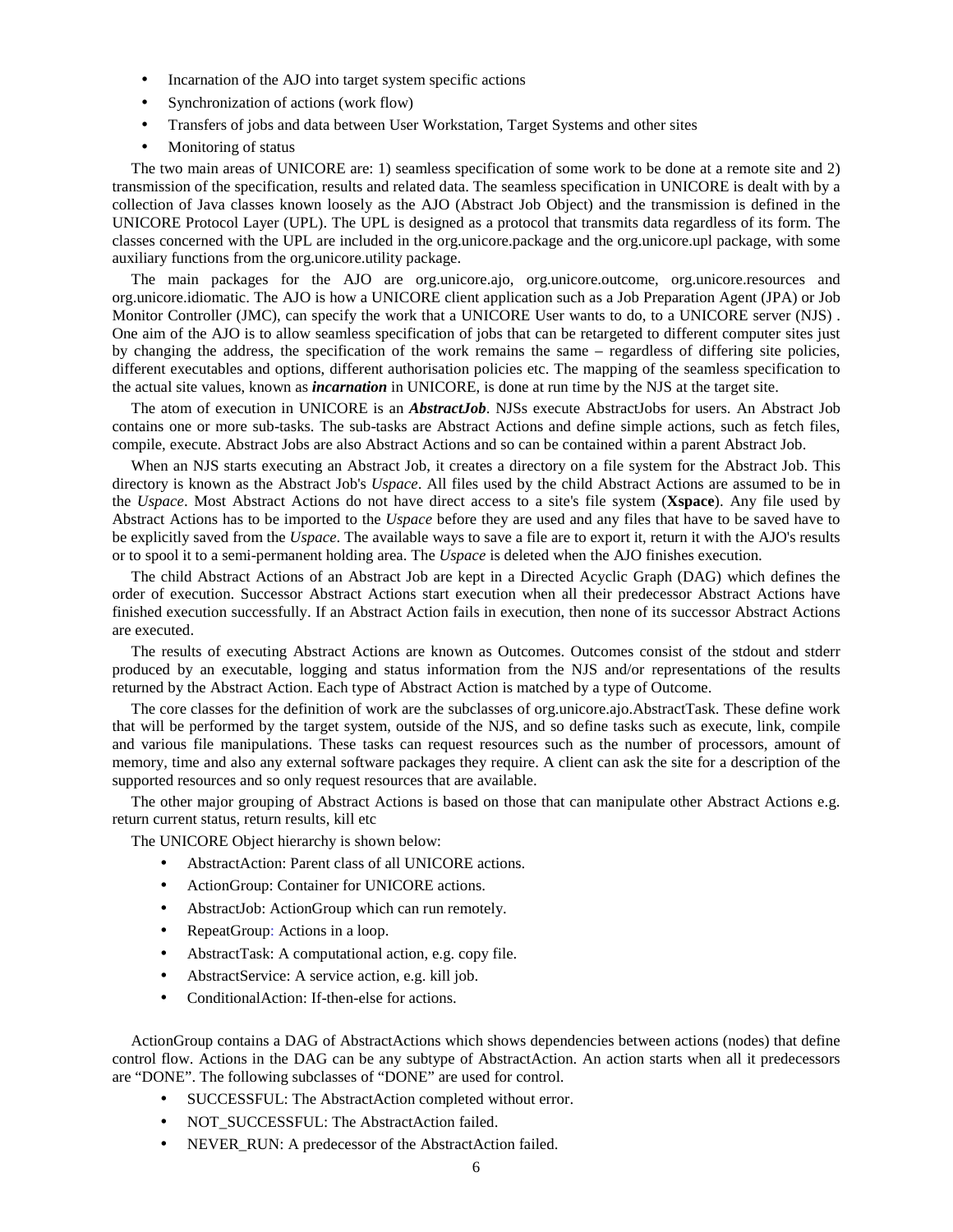• NEVER TAKEN: The AbstractAction is on the not taken branch of a conditional action.

The work flow constructs in UNICORE allow:

- Automating complex multi-site, multi-system chains of Jobs
- Run computational experiments like parameter studies
- Use all features of UNICORE, like security and seamlessness

# **4. Globus**

The Globus project provides open source software toolkit [13] that can be used to build computational grids and grid based applications. It allows sharing of computing power, databases, and other tools securely online across corporate, institutional and geographic boundaries without sacrificing local autonomy. The core services, interfaces and protocols in the Globus toolkit allow users to access remote resources seamlessly while simultaneously preserving local control over who can use resources and when. The Globus architecture, shown in Figure 4, has three main groups of services accessible through a security layer. These groups are Resource Management, Data management and Information Services.

The local services layer contains the operating system services, network services like TCP/IP, cluster scheduling services provided by Load Leveler, job-submission, query of queues, and so on. The higher layers of the Globus model enable the integration of multiple or heterogeneous clusters. The core services layer contains the Globus toolkit building blocks for security, job submission, data management, and resource information management. The high-level services and tools layer contains tools that integrate the lower level services or implement missing functionality.



**Figure 4: The Globus Architecture.**

# **GSI Security Layer:**

The Grid Security Infrastructure (GSI) [23] provides methods for authentication of Grid users and secure communication. It is based on SSL (Secure Sockets Layer), PKI (Public Key Infrastructure) and X.509 Certificate Architecture. The GSI provides services, protocols and libraries to achieve the following aims for Grid security:

- Single sign-on for using Grid services through user certificates
- Resource authentication through host certificates
- Data encryption
- Authorization
- Delegation of authority and trust through proxies and certificate chain of trust for Certificate Authorities (CAs)

Users gain access to resources by having their Grid certificate subjects mapped to an account on the remote machine by its system administrators. This also requires that the CA that signed the user certificate be trusted by the remote system. Access permissions have to be enforced in the traditional UNIX manner through restrictions on the remote user account.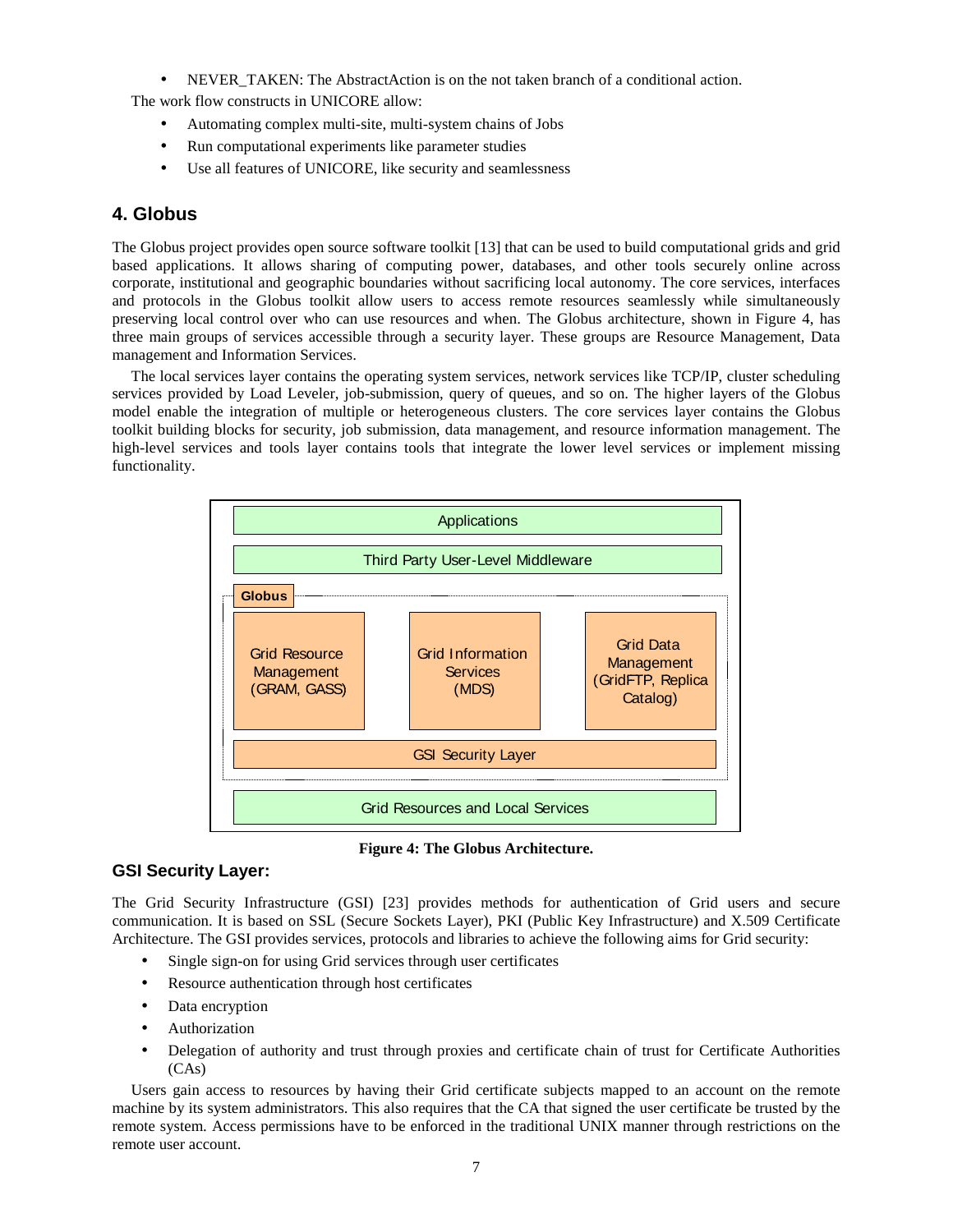CAs are also a part of realising the notion of Virtual Organizations (VOs) [54]. VOs are vertical collaborations and a user who has a certificate signed by the CA of the VO gains access to the resources authenticated by the same CA. VOs can cooperate between themselves by recognizing each others CAs so that users can access resources between collaborations. These mechanisms are used in many Grid testbeds. Depending on the structure of the testbed and the tools used, the users may gain access automatically to the resources or may have to contact the system administrators individually to ensure access.

Most services require mutual authentication before carrying out their functions. This guarantees non-repudiability and data security on both sides. However, the current state of GSI tools makes it more likely that some users may share the usage of a single certificate to gain access to higher number of resources or that they may be mapped to the same account on the remote machine. This may raises serious questions on the authenticated users and the confidentiality of user data on the remote machine. Production testbeds have policies in place to restrict this behaviour but there is still some way to go before these are restricted at the middleware level.

#### **Resource Management:**

The resource management package enables resource allocation through job submission, staging of executable files, job monitoring and result gathering. The components of Globus within this package are:

**Globus Resource Allocation Manager (GRAM):** GRAM [24] provides remote execution capability and reports status for the course of the execution. A client requests a job submission to the gatekeeper daemon on the remote host. The gatekeeper daemon checks if the client is authorized (i.e., the client certificate is in order and there is a mapping of the certificate subject to any account on the system). Once authentication is over, the gatekeeper starts a job manager that initiates and monitors the job execution. Job managers are created depending on the local scheduler on that system. GRAM interfaces to various local schedulers such as Portable Batch System (PBS), Load Sharing Facility (LSF) and LoadLeveler.

The job details are specified through the Globus Resource Specification Language (RSL), which is a part of GRAM. RSL provides syntax consisting of attribute-value pairs for describing resources required for a job including the minimum memory and the number of CPUs.

**Globus Access to Secondary Storage (GASS):** GASS [27] is a file-access mechanism that allows applications to pre-fetch and open remote files and write them back. GASS is used for staging-in input files and executables for a job and for retrieving output once it is done. It is also used to access the standard output and error streams of the job. GASS uses secure HTTP based streams to channel the data and has GSI-enabled functions to enforce access permissions for both data and storage.

#### **Information Services:**

The information services package provides static and dynamic properties of the nodes that are connected to the Grid. The Globus component within this package is called *Monitoring and Discovery Service (MDS)* [25].

MDS provides support for publishing and querying of resource information. Within MDS, schema define classes that represent various properties of the system. MDS has a three-tier structure at the bottom of which are Information Providers (IPs) that gather data about resource properties and status and translate them into the format defined by the object classes. The Grid Resource Information Service (GRIS) forms the second tier and is a daemon that runs on a single resource. GRIS responds to queries about the resource properties and updates its cache at intervals defined by the time-to-live by querying the relevant IPs. At the topmost level, the GIIS (Grid Information Index Service) indexes the resource information provided by other GRISs and GIISs that are registered with it.

The GRIS and GIIS run on Lightweight Directory Access Protocol (LDAP) backend in which the information is represented as a hierarchy of entries, each entry consisting of 0 or more attribute-value pairs. The standard set of IPs provide data on CPU type, system architecture, number of processors and memory available among others.

#### **Data Management:**

The data management package provides utilities and libraries for transmitting, storing and managing massive data sets that are part and parcel of many scientific computing applications [26]. The elements of this package are:

*GridFTP*: It is an extension of the standard FTP protocol that provides secure, efficient and reliable data movements in grid environments. In addition to standard FTP functions, GridFTP provides GSI support for authenticated data transfer, third-party transfer invocation and striped, parallel and partial data transfer support.

*Replica Location and Management:* This component supports multiple locations for the same file throughout the grid. Using the replica management functions, a file can be registered with the Replica Location Service (RLS) and its replicas can be created and deleted. Within RLS, a file is identified by its Logical File Name (LFN) and is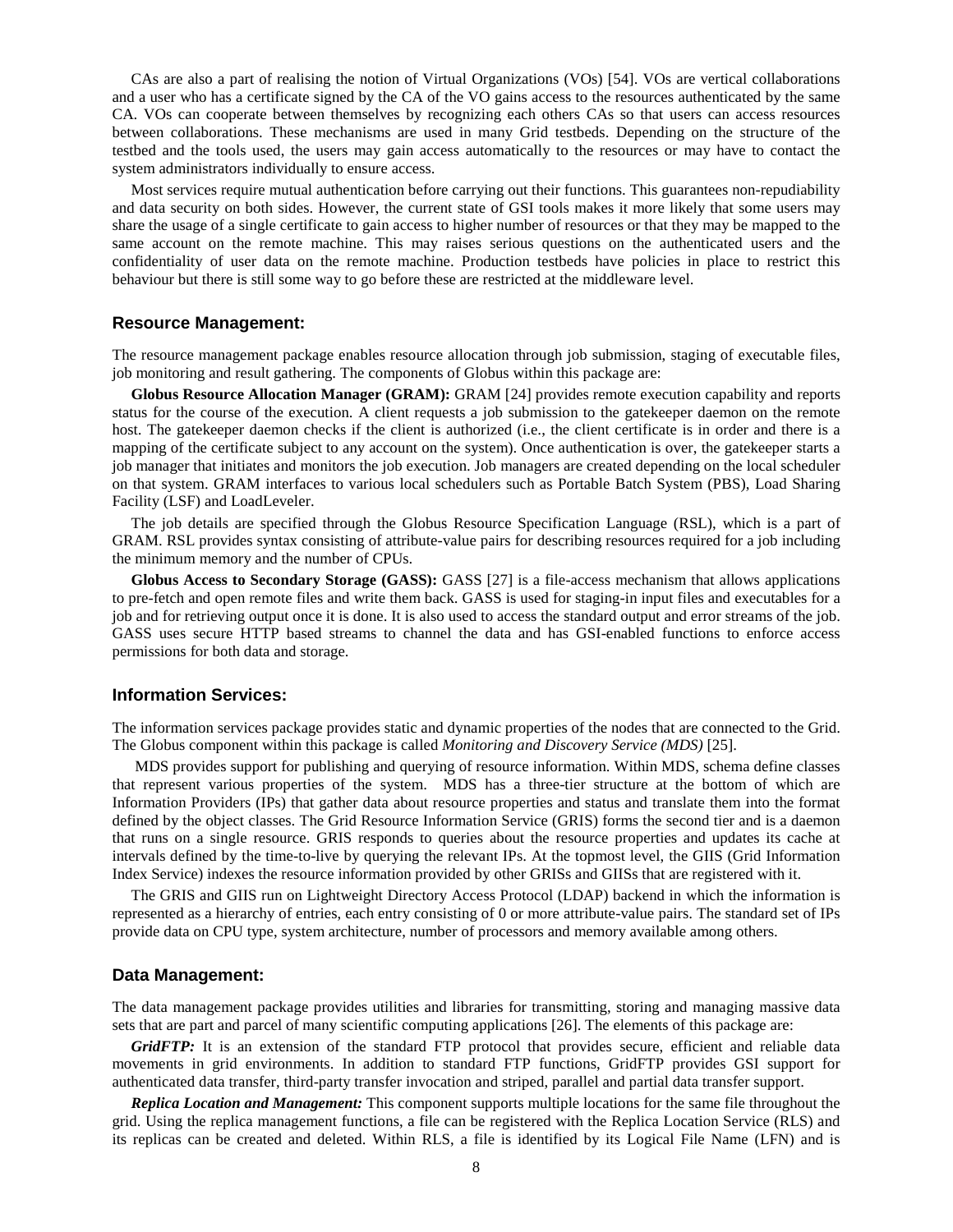registered within a logical collection. The record for a file points to its physical locations. This information is available from the RLS upon querying.

The major Grid tools and application projects making use of Globus as their low-level middleware include: AppLeS [28], Ninf [30], Nimrod-G [29], NASA IPG[36], Condor-G [31], Gridbus Broker [32], UK eScience Project [33], GriPhyN [35], and EU Data Grid [34].

# **5. Legion**

Legion [16] is a middleware system that combines very large numbers of independently administered heterogeneous hosts, storage systems, databases legacy codes and user objects distributed over wide-area-networks into a single coherent computing platform. Legion provides the means to group these scattered components together into a single, object-based metacomputer that accommodates high degrees of flexibility and site autonomy.

Figure 5 shows the architecture for Legion middleware. It is structured as a system of distributed "objects" – active processes that communicate using a uniform remote method invocation service. All hardware and software resources in a grid system will be represented by *Legion objects.* Legion's fundamental object models are described using an interface description language (IDL), and are compiled and linked to implementations in a given language. This approach enables component interoperability between multiple programming languages and heterogeneous execution platforms. Since all elements in the system are objects, they can communicate with one another regardless of location, heterogeneity, or implementation details thereby addressing problems of encapsulation and interoperability.

A "class object" is used to define and manage its corresponding Legion object. Class objects are given systemlevel responsibility; it controls the creation of new instances, scheduling execution, activating and deactivating instances, and provides information about their current location to client objects that wish to communicate with the instances. In other words, classes are act as *managers* and *policy makers* of the system. Metaclasses are used to describe the classes' instances.

| Application                                         |                                        |                                    |  |  |
|-----------------------------------------------------|----------------------------------------|------------------------------------|--|--|
| Legion Library (method invocation service)          |                                        |                                    |  |  |
| Legion<br>file<br>system                            | Context-space<br>directory<br>services | Resource<br>management<br>services |  |  |
| Legion object management services<br>(Core Objects) |                                        |                                    |  |  |
| Infrastructure                                      |                                        |                                    |  |  |

#### **Figure 5: Legion Architecture.**

Legion defines a set of core object types that support basic system services, such as naming and binding, object creation, activation, deactivation, and deletion. These objects provide the mechanisms that help classes to implement policies appropriate for their instances. Legion also allows users to define and build their own class objects. Some core objects are:

- *Host objects*: represent processors in Legion.
- *Vault objects*: represent persistent storage.
- *Context objects*: map context names to LOIDs (Legion Object Identifiers).
- *Binding agents*: LOIDs to LOAs (Legion Object Address).
- *Implementation object*: maintains as an executable file that a host object can execute when it receives a request to activate or create an object.

Host objects provide a uniform interface to object (task) creation, and vault objects provide a uniform storage allocation interface, even though there may be many different implementations of each of these. Also, these objects naturally act as resource guardians and policy makers.

A three-level naming system is used in Legion. Human-readable strings, called "context names", which allow users to take advantage of a wide range of possible resources, are at the highest level. Context objects map the context names to LOIDs (Legion Object Identifiers) that forms the next level. LOIDs are location independent and hence are insufficient for communication; therefore, LOIDs are transformed into LOAs (Legion Object Addresses) for communication. A LOA is a physical address (or set of addresses in the case of a replicated object) that contains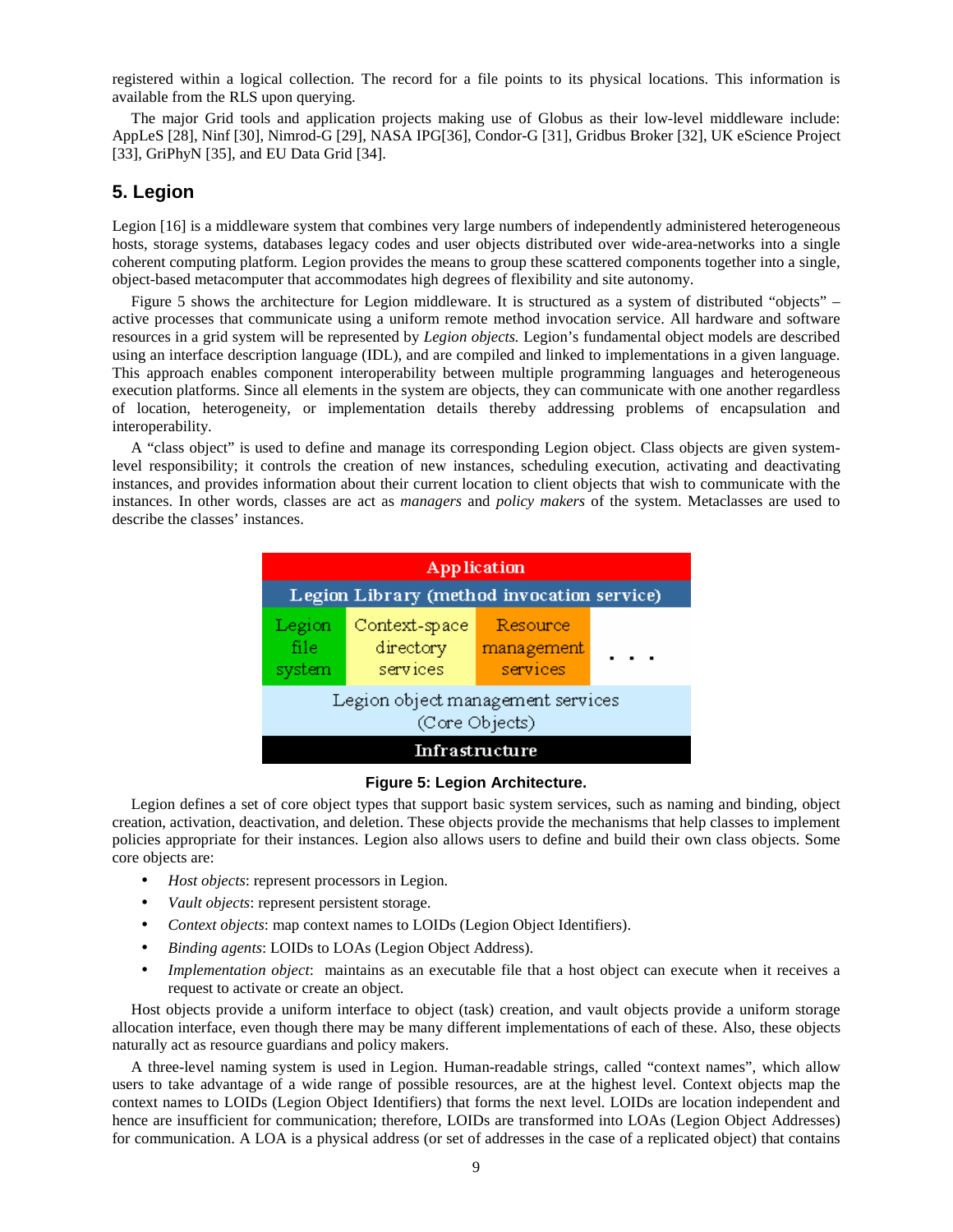sufficient information to allow other objects to communicate with the object.

The major Grid tools and testbeds that made or are making use of Legion as their low-level middleware include: NPACI Testbed [42], Nimrod-L [41], and NCBioGrid [40]. Additionally, it has been used in the study of axially symmetric steady flow [39] and protein folding [38] applications.

# **6. Gridbus**

The Gridbus Project [17] is an open-source, multi-institutional project led by the GRIDS Lab at the University of Melbourne. It is engaged in the design and development of service-oriented cluster and grid middleware technologies to support eScience and eBusiness applications. It extensively leverages related software technologies and provides an abstraction layer to hide idiosyncrasies of heterogeneous resources and low-level middleware technologies from application developers. In addition, it extensively focuses on realization of utility computing model scaling from clusters to grids and to peer-to-peer computing systems. It uses economic models [43] in efficient management of shared resources and promotes commoditization of their services. Thus, it enhances the tradability of grid services and manages efficiently the supply and demand for resources.

Gridbus supports commoditization of grid services at various levels:

- Raw resource level (e.g., selling CPU cycles and storage resources)
- Application level (e.g., molecular docking operations for drug design application [7] )
- Aggregated services (e.g., brokering and reselling of services across multiple domains)



**Figure 6: The Gridbus Architecture.**

The idea of a computational economy helps in creating a service-oriented computing architecture where service providers offer paid services associated with a particular application and users, based on their requirements, would optimize by selecting the services they require and can afford within their budget. Gridbus emphasizes the end-toend quality of services driven by computational economy at various levels - clusters, peer-to-peer (P2P) networks, and the Grid - for the management of distributed computational, data, and application services.

Figure 6 shows a layered architecture depicting the Gridbus components in conjunction with other middleware technologies—Globus and Unicore—that have been discussed before and Alchemi which is discussed in detail in the next chapter, although we briefly present it here for completeness.

Gridbus provides software technologies that spread across the following categories:

- Enterprise Grid Infrastructure (Alchemi)
- Cluster Economy and Resource Allocation (Libra)
- Grid Economy and Virtual Enterprise (Grid Market Directory, Compute Power Market)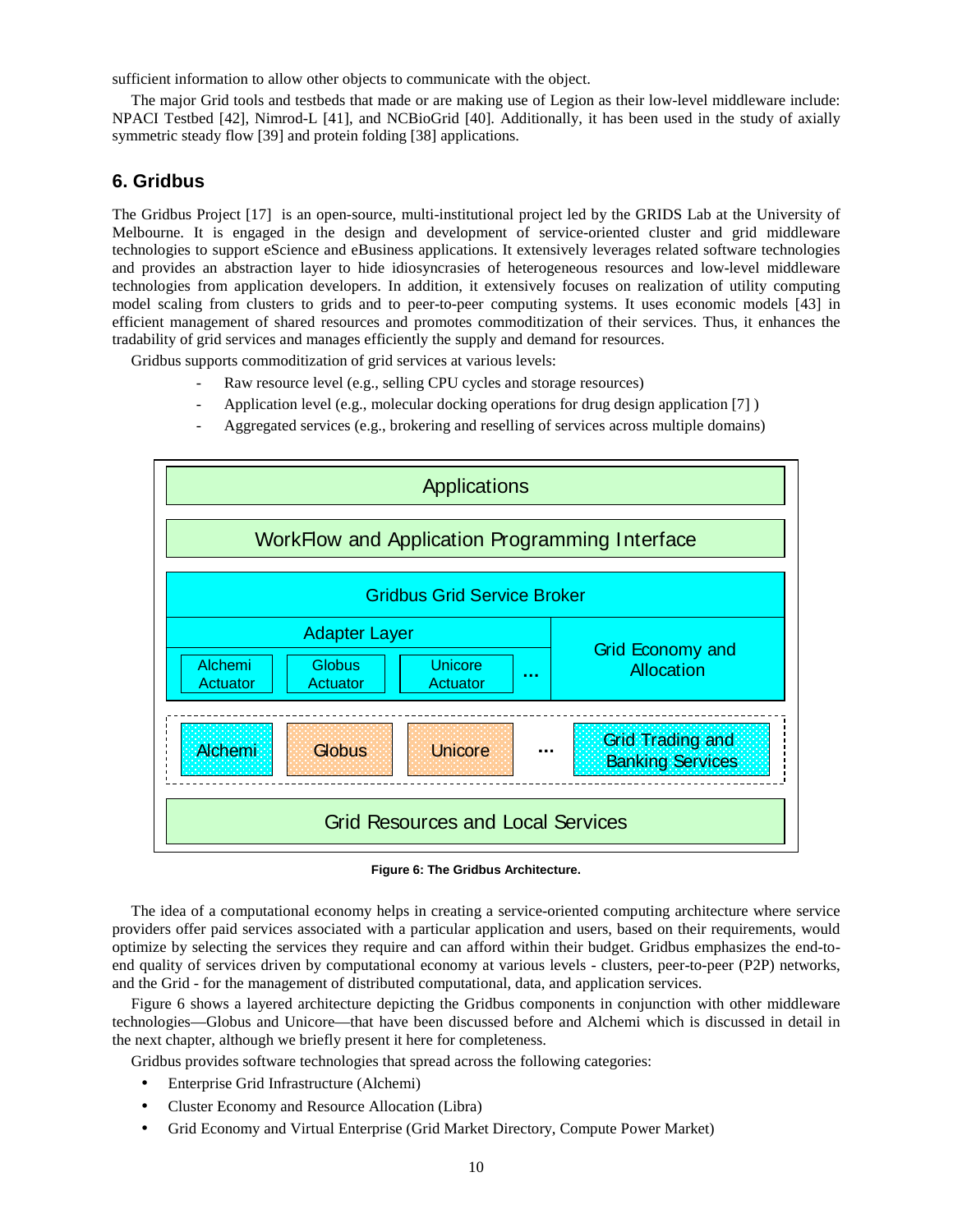- Grid Trading and Accounting Services (GridBank)
- Grid Resource Brokering and Scheduling (Gridbus Broker)
- Grid Workflow Management (Gridbus Workflow Engine)
- Grid Application Programming Interface (Visual Parametric Modeller)
- Grid Portals (GMonitor, Gridscape)
- Grid Simulation (GridSim)

*Alchemi*: Though scientific computing facilities have been heavy users of Unix-class OSes, the vast majority of computing infrastructure within enterprises is still based on Microsoft Windows. Alchemi was developed to address the need within enterprises for a desktop grid solution that utilizes the unused computational capacity represented by the vast number of PCs and workstation running Windows within an organization. Alchemi is implemented on top of the Microsoft .NET Framework and provides the runtime machinery for constructing and managing desktop grids. It also provides an object-oriented programming model along with web service interfaces that enable its services to be accessed from any programming environment that supports SOAP-XML abstraction.

*Libra*: Libra is a cluster scheduling system that guarantees a certain share of the system resources to a user job such that the job is completed by the deadline specified by the user provided he has the requisite budget for it. Jobs whose output is required immediately require a higher budget than those with a more relaxed deadline. Thus, Libra delivers utility value to the cluster users and increases their satisfaction by creating realistic expectations for the job turnaround times.

*Market Mechanisms for Computational Economy:* Grid Market Directory (GMD) is a registry service where service providers can register themselves and publish the services they're providing and consumers can query to obtain the service that meets their requirements. Some of the attributes of a service are its access point, input mechanism and the cost involved in using it.

Compute Power Market (CPM) is a market-based resource management and scheduling system developed over the JXTA platform. It enables trading of idle computational power over P2P networks. The CPM components that represent markets, consumers and providers are Market Server, Market Resource Agent, and Market Resource Broker (MRB). It supports various economic models for resource trading and matching service consumers and providers and allows plugging in of different scheduling mechanisms.

*Accounting and Trading Services:* GridBank is a Grid-wide accounting and micro-payment service that provides a secure infrastructure for Grid Service Consumers (GSCs) to pay Grid Service Providers (GSPs) for the usage of their services. The consumer is charged on the basis of resource usage records maintained by the provider and service charges that have been agreed upon by both parties in the beginning. GridBank can also be used as an authentication and authorization mechanism thereby ensuring access to the resources to only those consumers with the requisite credit in their accounts.

*Resource Broker:* The Gridbus Resource Broker provides an abstraction to the complexity of Grids by ensuring transparent access to computational and data resources for executing a job on a grid. It uses user requirements to create a set of jobs, discover resources, schedule, execute and monitor the jobs and retrieve their output once they are finished. The broker supports a declarative and dynamic parametric programming model for creating grid applications.

The Gridbus broker has the capability to locate and retrieve the required data from multiple data sources and to redirect the output to storage where it can be retrieved by processes downstream. It has the ability to select the best data repositories from multiple sites based on availability of files and quality of data transfer.

*Web Portals:* G-monitor is a web-portal for monitoring and steering computations on global grids. G-monitor interfaces with resource brokers such as Gridbus broker and Nimrod-G and uses their services to initiate and monitor application execution. It provides the user with up-to-date information about the progress of the execution at the individual job level and at the overall experiment level. At the end of the execution, the user can collect the output files through G-monitor.

To manage and monitor Grid testbeds, the Gridbus Project has created a testbed portal and generation tool called Gridscape. Gridscape generates interactive and dynamic portals that enable users to view the status of the resources within the testbed and easily add new resources when required. It is also possible to customize the portal to reflect the unique identity of the organization managing the testbed.

*Simulation and Modeling:* The GridSim toolkit provides facilities for the modeling and simulation of resources and network connectivity with different capabilities, configurations and domains. It supports primitives for application composition, information services for resource discovery and interfaces for assigning application tasks to resources and managing their execution. It also provides a visual modeler interface for creating users and resources. These features can be used to simulate parallel and distributed scheduling systems such as resource brokers or Grid schedulers for evaluating performance of scheduling algorithms or heuristics.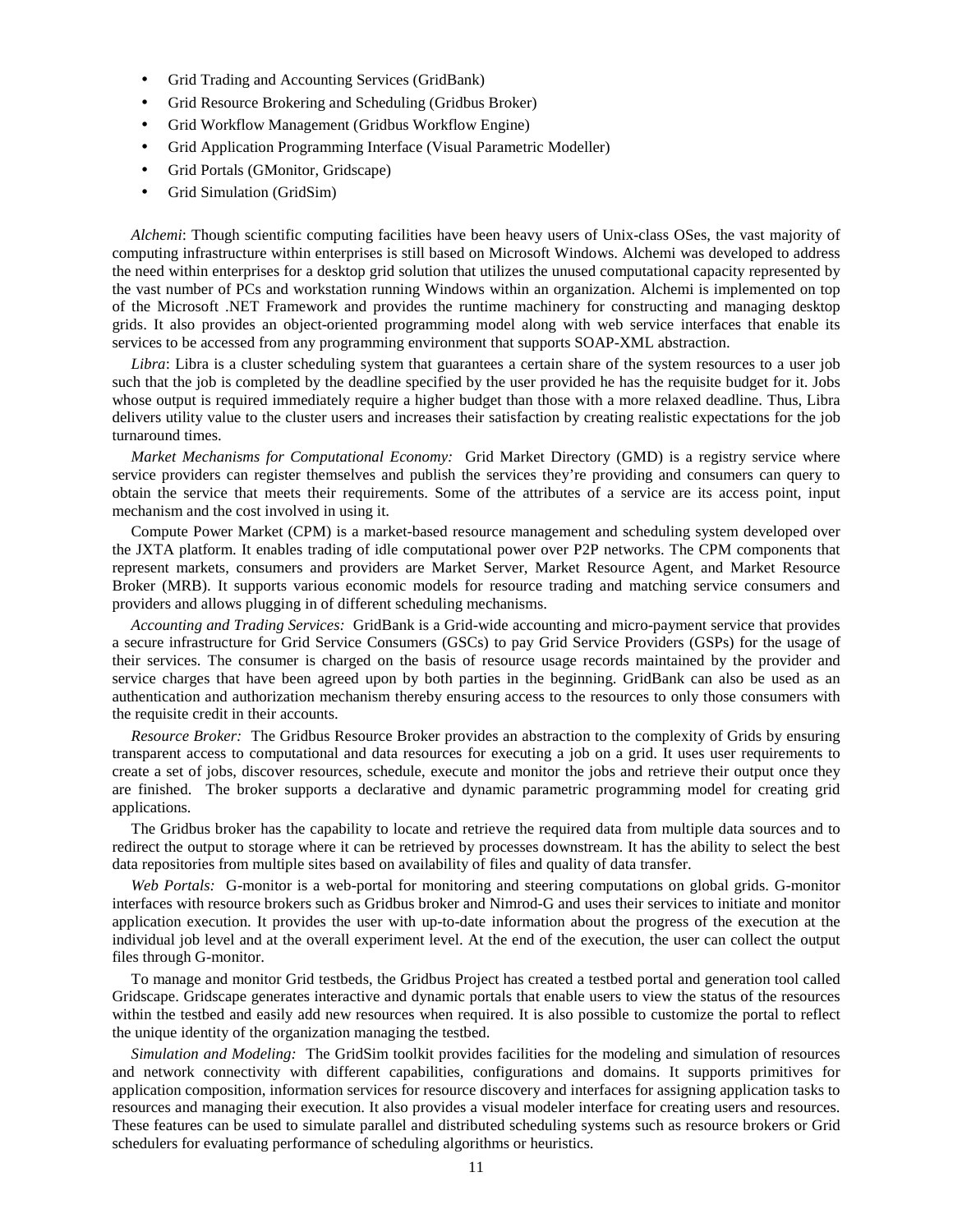The major Grid tools and application projects making use of Gridbus components within their middleware include: ePhysics Portal [52], Australian Virtual Observatory[51], Belle Analysis Data Grid[50], Global Data Intensive Grid Collaboration [49], NeuroGrid [48], Natural Language Engineering on the Grid [53], HydroGrid [46], and Amsterdam Private Grid [47].

# **7. Implementation of UNICORE Adaptor for Gridbus Broker**

As a complete integrated system, Legion provides its own grid broker that facilitates management, selection and aggregation of resources and scheduling of applications for execution on global resources whereas Globus and UNICORE do not provide their own. However, Globus has a number of third part grid broker implementations such as Nimrod-G, Gridbus Broker, and Condor-G, but UNICORE does not have such an add-on service. The absence of brokerage services in UNICORE motivates the need for porting a Grid resource broker to UNICORE. An extension of Gridbus broker and the implementation of adaptor for UNICORE middleware is described in this section.

The scheduler in Gridbus has a platform-independent view of the nodes and is concerned only with their performance. Therefore, it is possible for the broker to operate across different middleware. The Gridbus broker has already capable of operating on resources which are grid-enabled using Globus and Alchemi middleware. Similarly, the Gridbus Broker can be designed to work with UNICORE middleware by extending the ComputeServer, JobWrapper, JobMonitor, and JobOutput classes in Gridbus. The main components in the implementation of Gridbus broker on UNICORE is shown in the UML Diagram in Figure 8.



**Figure 7: Schematic for interfacing Gridbus broker on UNICORE middleware.**

#### **UnicoreComputeServer**

The ComputeServer object in Gridbus broker is responsible for describing nodes in a system. By extending the ComputeServer class for UNICORE, the attributes of nodes that are grid-enabled by UNICORE can be described in UnicoreComputeServer.

In order to establish access to resources, first we need to create an identity that is used for AJO execution.

Identity identity = new Identity( new File(<keystore>), <password>);

The created identity is then used to set up a SSL connection to the gateway and to establish a link to the *Vsite*. Reference reference = new Reference.SSL(<gateway\_address>, identity);

VsiteTh vsite = new VsiteTh(reference, <Vsite name>);

Since the information is extracted from the command line directly, no checking is required by the gateway. Dynamic applications can only accept some gateway addresses and then present the list of *Vsites* and ports to the user. Resources could also be fetched from the *Vsites* by using the *VsiteManager* that provides a global view of all the known *Vsites.*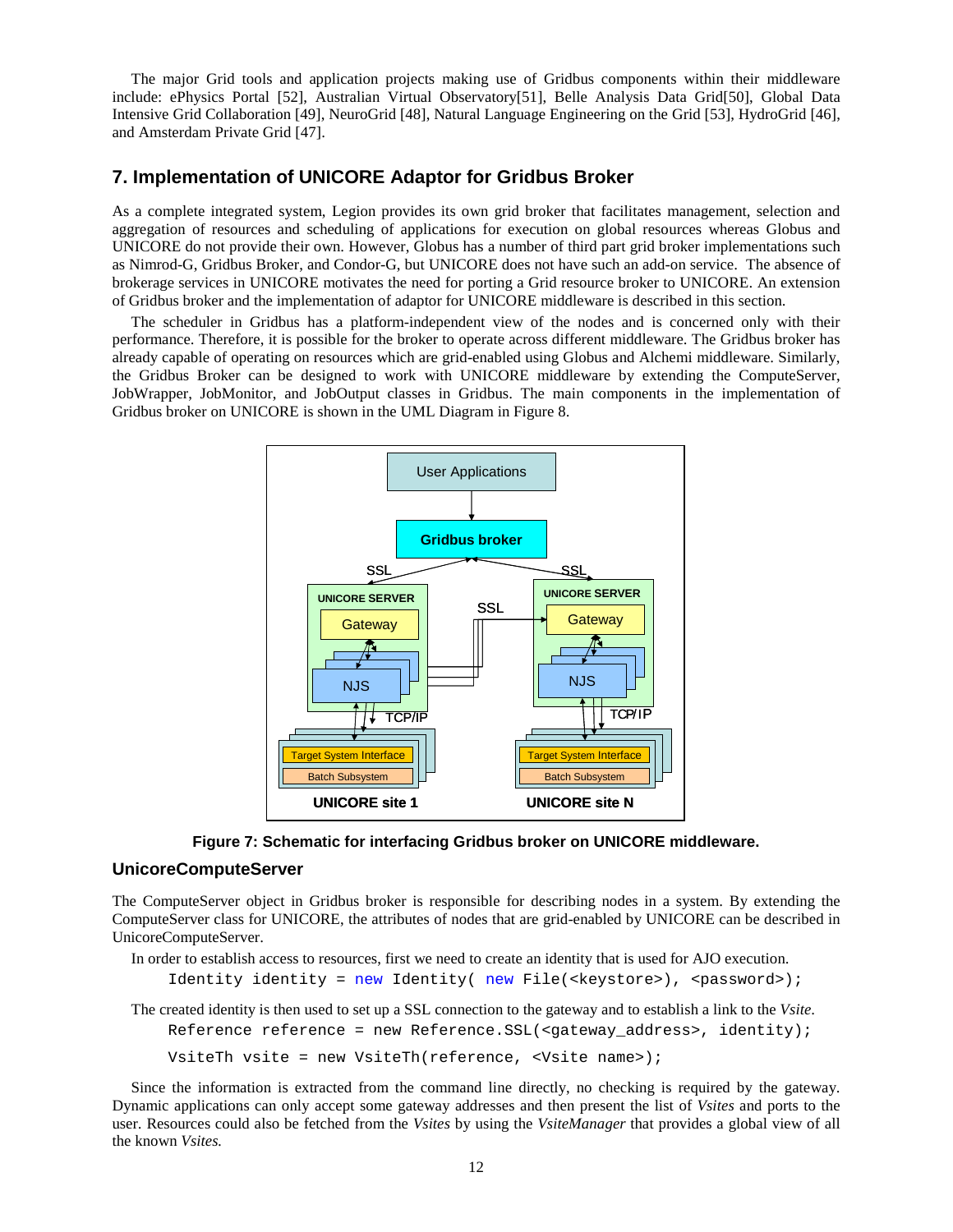

**Figure 8: Main Components of Gridbus-UNICORE interface.**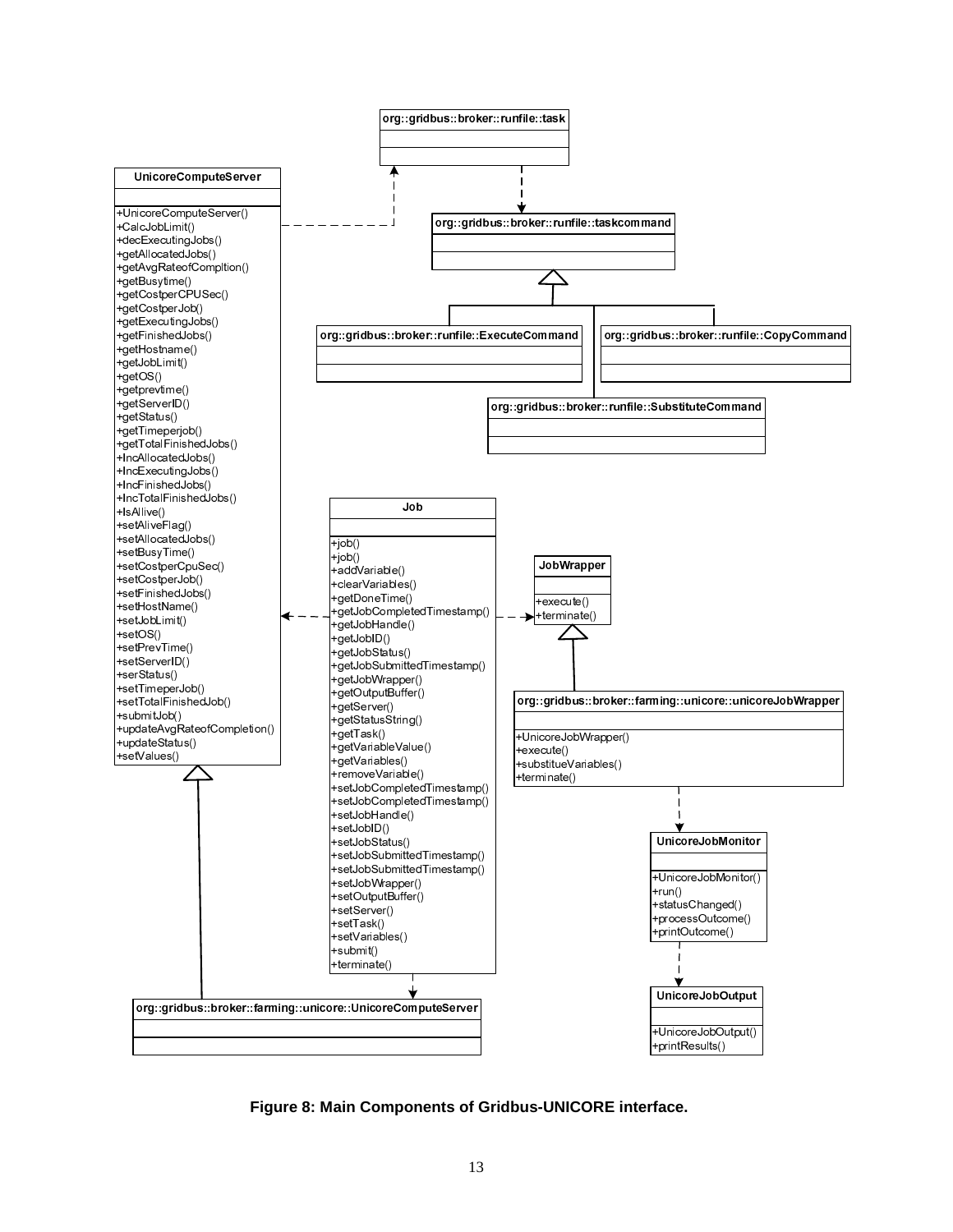#### **UnicoreJobWrapper**

The main function of this object is to convert the job specified by the Gridbus broker through an XML-based Parameter Sweep Specification (xPSS) document to a format which is understandable by the ComputeServer running UNICORE middleware. In xPSS document, there are mainly three types of commands namely, SUBSTITUTE, COPY and EXECUTE. For the COPY command, we need to copy the files required for the execution of AJO from the client machine to the remote machine and copy the result files back to the local machine.

In the first case, the required files are first put into the IncarnateFiles which creates files in the *Uspace* from data contained in the instance. This is provided as an alternative way of transferring files to *Uspaces*. In this case the bytes of the files are placed in the AJO and therefore, this method is only practical for small files. Large files should be streamed. At last, files are put into a portfolio which is transferred along with the AJO to be executed.

### **Method 1:**

```
MakePortfolio mp1= new MakePortfolio ();
File file=new File(<file_name>);
FileInputStream fin=new FileInputStream(file);
byte[] file_contents= new byte[(int) file.length()];
fin.read(file_contents);
IncarnateFiles inf1 = new IncarnateFiles("Required Files");
inf1.addFile(<file_name>,file_contents);
mp1.addFile(<file_name>);
```
#### **Method 2:**

```
Portfolio portfolio = new Portfolio();
PortfolioTh files = new PortfolioTh(portfolio, <java.io.File[] Files>);
```
In the second case, the result files in the remote machine are added to the job Outcome which is transferred to the local machine. This is done because all the files in the *Uspace* are deleted at the end of AJO execution.

Step 1: let the NJS know about the files (make a Portfolio)

MakePortfolio mp2 = new MakePortfolio() mp2.addFile(<result file name in Upsace>);

Step 2: save files

```
CopyPortfolioToOutcome cpto = new CopyPortfolioToOutcome ();
cpto.setTarget(mp2.getPortfolio().getId());
```
For the EXECUTE command, the executable in the plan file is converted into a script and an ExecuteScriptTask is created which is included in the AJO.

```
String the_script = "date\n";
the_script += "hostname\n";
inf.addFile("script", the script.getBytes());
MakePortfolio mp = new MakePortfolio("AJO Example");
mp.addFile("script");
ExecuteScriptTask est = new ExecuteScriptTask("AJO Example Task");
est.setScriptType(ScriptType.CSH);
est.setExecutable(mp.getPortfolio());
```
Finally, the AJO is created by adding the components and their dependencies and is submitted to the remote machine using job manager.consignSynchronous method in com.fujitsu.arcon.servlet.JobManager class within the Arcon client library.

```
AbstractJob ajo = new AbstractJob("AJO Example");
ajo.addDependency(inf,mp);
ajo.addDependency(inf1,mp1);
ajo.addDependency(mp,est);
ajo.addDependency(est, mp2);
```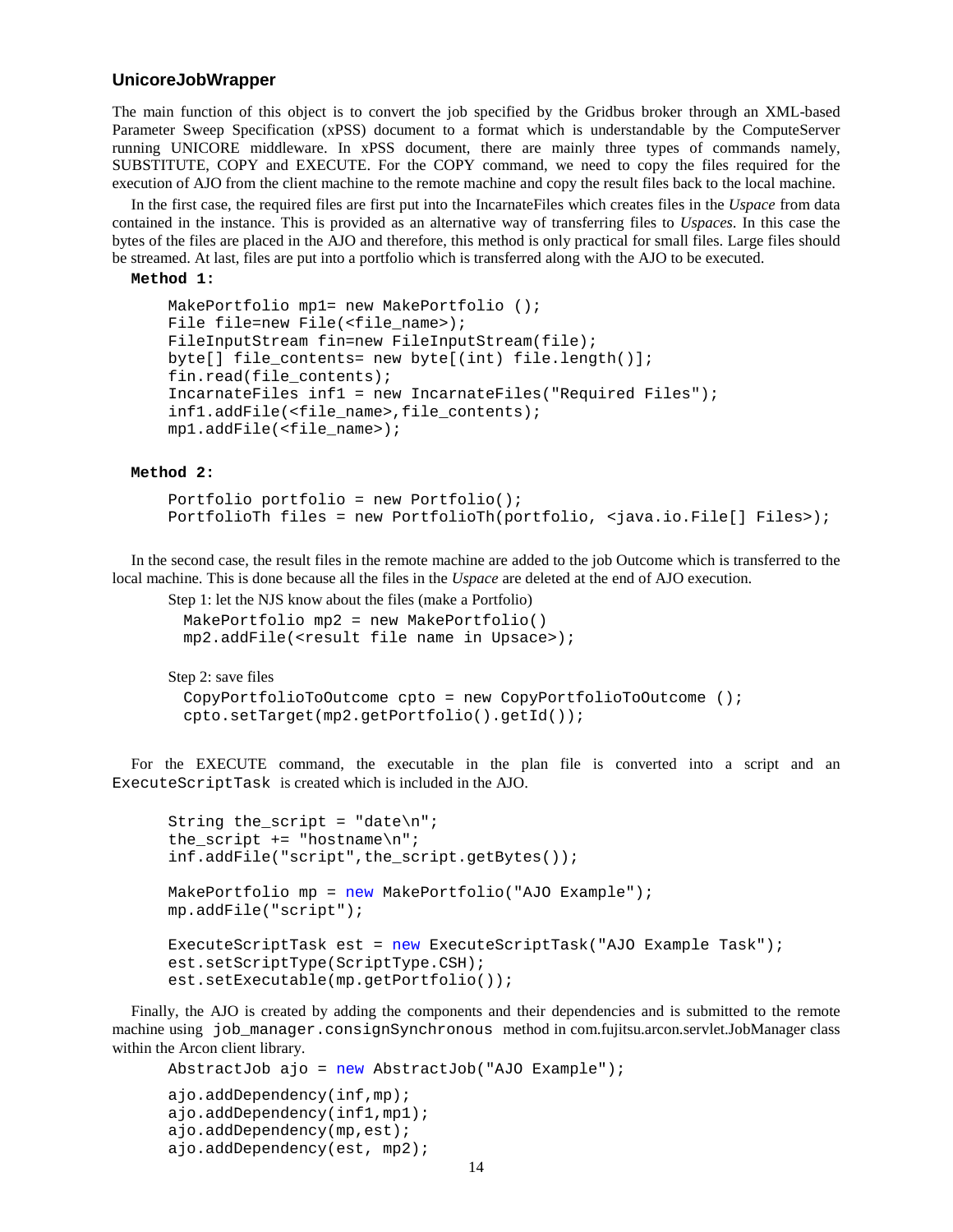ajo.addDependency(mp2,cpto);

outcome = JobManager.consignSynchronous(ajo,vsite);

The UnicoreJobWrapper also starts the UnicoreJobMonitor thread which is responsible for monitoring the status of the job execution.

### **UnicoreJobMonitor**

The UnicoreMonitor is used to monitor the execution of the job and display the detailed status information during the execution. The status information includes those related to all AbstractActions and AbstractTasks involved such as MakePortfolio and ExecuteScriptTask. It is also responsible for terminating the job in case of job failure or job completion.

### **UnicoreJobOutput**

As the name suggests, UnicoreJobOutput is used to get back the results of the job. It displays the contents of the standard output and standard error files from the computeServer on the local machine. If other result files are produced as a result of the job execution, UnicoreJobOutput renames these files to "filename.jobid" format and saves them in the local directory. The Outcome is fetched from the client side using the Job\_manager.getOutcome function of the JobManager. Thus, all the result files are written to local storage if the AJO is successfully completed.

```
Collection c = outcome.getFilesMapping().get(cpto.getId());
Iterator i = c.iterator();
while (i.hasNext())
{
       File f = (File)i.next();
       System.out.println("\n\nRESULT FILE:
          "+f.getCanonicalPath()+"\nCONTENTS\n");
       BufferedReader reader = new BufferedReader(new FileReader(f));
       String line;
       while((line = reader.readLine()) != null)
       {System.out.println(line);}
}
```
# **7. Comparison of Middleware Systems**

Figure 9 compares the surveyed middleware on the basis of the services provided across the grid architecture stack. UNICORE and Legion are vertically integrated and tightly coupled. They provide both server and client components. Globus follows a "bag-of-services" approach and provides rich set of basic tools that can be used selectively to construct grid systems. For example, although Gridbus has its own independent low-level middleware, its broker has been designed to operate with Globus. The Gridbus component set, though spread across the stack, are not integrated as tightly as UNICORE and Legion and can be used completely independent of each other.

| <b>Middleware Clients and Portals</b> |                | 3rd Party        |        |                |
|---------------------------------------|----------------|------------------|--------|----------------|
|                                       |                | <b>Solutions</b> |        |                |
| <b>User-Level Middleware</b>          |                |                  |        |                |
|                                       |                |                  |        |                |
| <b>Low-Level Middleware</b>           |                |                  |        |                |
| <b>Fabric Access Management</b>       |                |                  |        |                |
|                                       | <b>UNICORE</b> | <b>Globus</b>    | Legion | <b>Gridbus</b> |

#### **Figure 9: Comparison of UNICORE, Globus, Legion and Gridbus**

A comparison of the various middleware systems based on their architecture, implementation model and category is given in Table 2. Another comparison between Globus and Legion can be found in [37].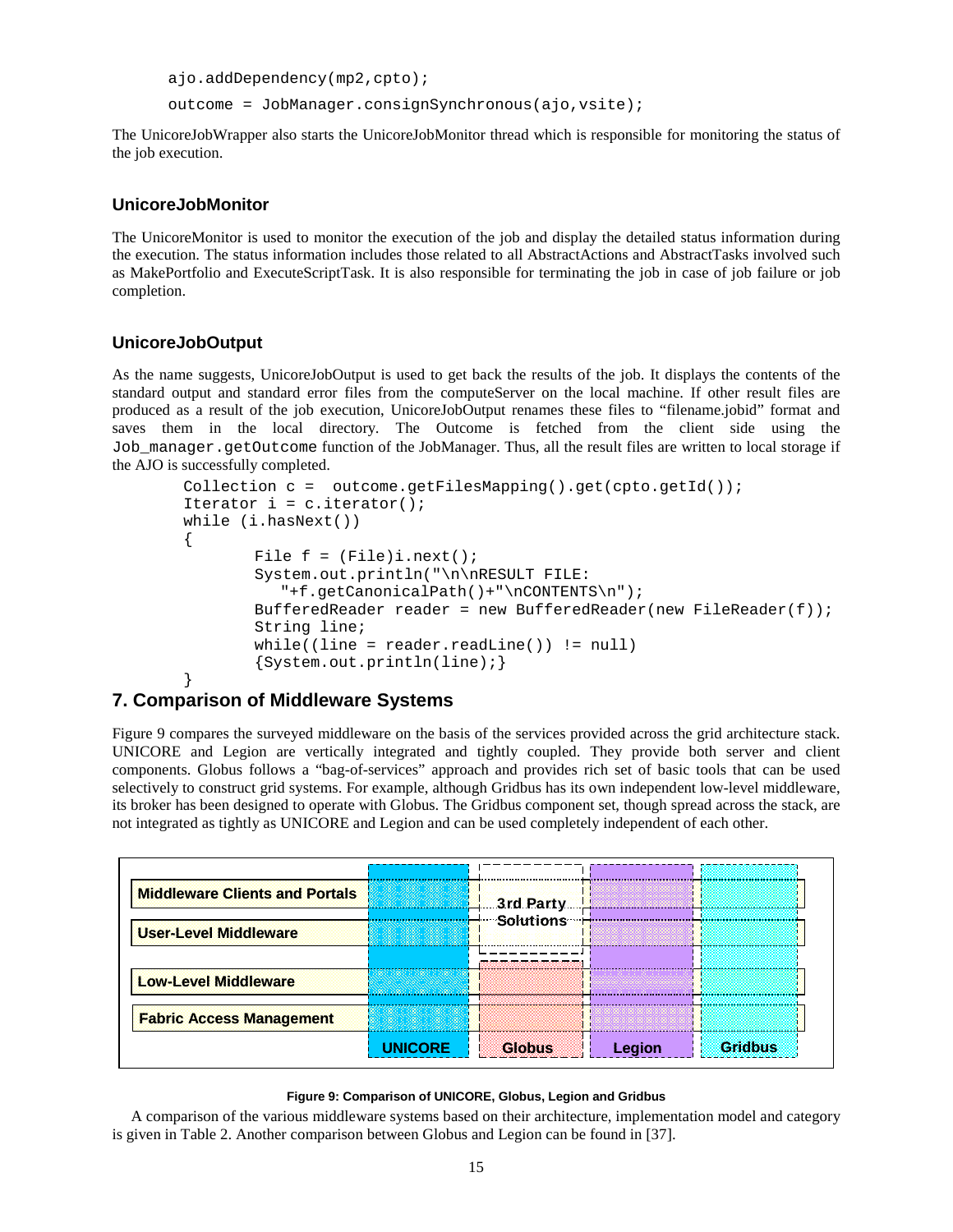| Middleware<br>Property                | <b>UNICORE</b>                                                                                                       | <b>Globus</b>                                                                                                                                                                                           | Legion                                                                                                                                                                                                  | <b>Gridbus</b>                                                                                                                                                                        |
|---------------------------------------|----------------------------------------------------------------------------------------------------------------------|---------------------------------------------------------------------------------------------------------------------------------------------------------------------------------------------------------|---------------------------------------------------------------------------------------------------------------------------------------------------------------------------------------------------------|---------------------------------------------------------------------------------------------------------------------------------------------------------------------------------------|
| Focus                                 | High level<br>Programming models                                                                                     | Low level services                                                                                                                                                                                      | High level<br>Programming models                                                                                                                                                                        | Abstractions and<br>market models                                                                                                                                                     |
| Category                              | Mainly uniform job<br>submission and<br>monitoring                                                                   | Generic computational                                                                                                                                                                                   | Generic computational                                                                                                                                                                                   | Generic<br>computational                                                                                                                                                              |
| Architecture                          | Vertical multi tiered<br>system                                                                                      | Layered and modular<br>toolkit                                                                                                                                                                          | Vertically integrated<br>system                                                                                                                                                                         | Layered<br>component and<br>utility model                                                                                                                                             |
| Implementation<br>Model               | Abstract Job Object                                                                                                  | Hourglass model at<br>system level                                                                                                                                                                      | Object-oriented<br>metasystem                                                                                                                                                                           | Hourglass model at<br>user level                                                                                                                                                      |
| Implementation<br>Technologies        | Java                                                                                                                 | C and Java                                                                                                                                                                                              | $C++$                                                                                                                                                                                                   | C, Java, C# and<br>Perl                                                                                                                                                               |
| Runtime<br>Platform                   | Unix                                                                                                                 | Unix                                                                                                                                                                                                    | Unix                                                                                                                                                                                                    | Unix and Windows<br>with .NET<br>(Alchemi)                                                                                                                                            |
| Programming<br>Environment            | Workflow<br>environment                                                                                              | Replacement libraries<br>for Unix & C libraries.<br>Special MPI library<br>(MPICH-G), CoG<br>(Commodity Grid) kits<br>in Java, Python,<br>CORBA, Matlab, Java<br>Server Pages, Perl and<br>Web Services | Legion Application<br>Programming Interfaces<br>(API).<br>Command line utilities                                                                                                                        | <b>Broker Java API</b><br>XML-based<br>parameter-sweep<br>language<br>Grid Thread model<br>via Alchemi.                                                                               |
| <b>Distribution</b><br>Model          | Open source                                                                                                          | Open source                                                                                                                                                                                             | Not open source.<br>Commercial version<br>available                                                                                                                                                     | Open source                                                                                                                                                                           |
| Some Users and<br><b>Applications</b> | EuroGrid [18], Grid<br>Interoperability<br>Project (GRIP) [20],<br>OpenMolGrid [19],<br>and Japanese<br>NAREGI [22]. | AppLeS [28], Ninf<br>[30], Nimrod-G [29],<br>NASA IPG [36],<br>Condor-G [31], Gridbus<br>Broker [32], UK<br>eScience Project [33],<br>GriPhyN [35], and EU<br>Data Grid [34].                           | NPACI Testbed [42],<br>Nimrod-L [41], and<br>NCBioGrid [40].<br>Additionally, it has<br>been used in the study<br>of axially symmetric<br>steady flow [39] and<br>protein folding [38]<br>applications. | ePhysics Portal<br>$[52]$ , Belle<br>Analysis Data<br>Grid[50],<br>NeuroGrid [48],<br>Natural Language<br>Engineering [53],<br>HydroGrid [46],<br>and Amsterdam<br>Private Grid [47]. |

#### **Table 2: Comparison of Grid Middleware Systems.**

In addition to the above comparison, the middleware systems can be compared on the basis of resource management, data management, communication methods and security. Globus and Legion provide broker services whereas UNICORE and Alchemi do not provide brokering of user requests. In the case of Alchemi, Gridbus broker fulfills the role of grid brokering. The Globus communications module is based on the Nexus communication library and UNICORE's communication methods are based on AJO model and does not support synchronous message passing. Legion supports a variation of RMI for communication through LOIDs. UNICORE security is based on the Secure Socket Layer (SSL) protocol and X.509V3 type certificates. Globus provides security services through GSI, which is again based on SSL and X.509 certificates. In Gridbus's Alchemi middleware, security services are leveraged from the powerful toolset in Microsoft .NET framework. Other Gridbus components extensively leverage security services provided by Globus GSI.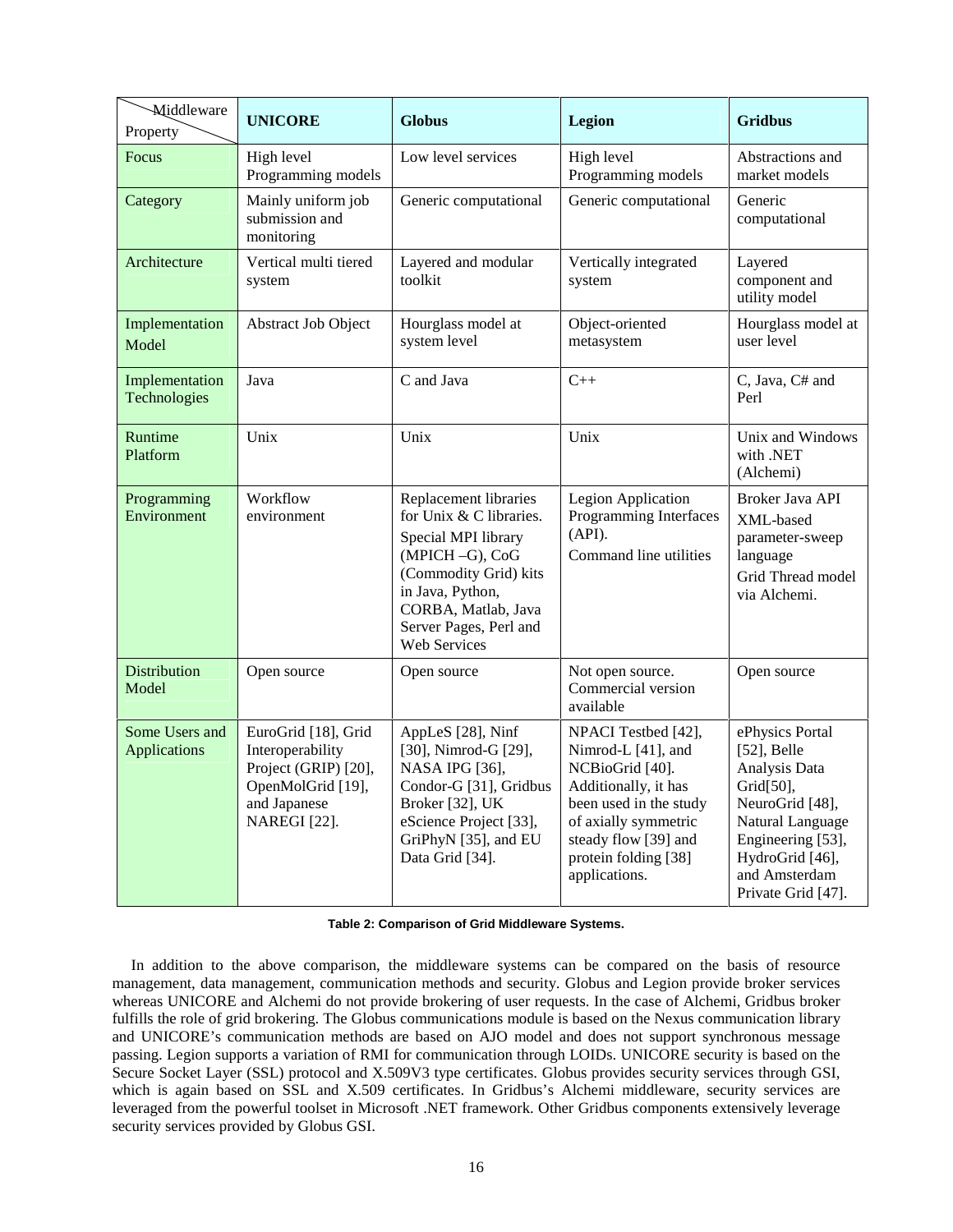### **9. Summary**

There has been considerable research aiming at the development of Grid middleware systems and most of these systems have been successfully applied in other Grid related projects and applications. The Globus toolkit is one of the most widely used low-level Grid middleware today. It provides key services such as resource access, data management and security infrastructure. UNICORE is a Java-based grid computing system which is being used in projects including EUROGRID and GRIP. Gridbus toolkit extensively leverages related software technologies and provides an abstraction layer to hide idiosyncrasies of heterogeneous resources and low-level middleware technologies from application developers. It focuses on realization of utility computing model scaling from clusters to grids and to peer-to-peer computing systems. Legion is an object-based middleware system implemented in projects like Boeing's R&D project.

The comparison of grid middleware systems has shown that there is considerable overlap between their functionality. The main difference has been found to be in the architecture or implementation model. The examination of UNICORE's features shows that it does not provide brokerage services that manage or schedule computations across global resources. This shortcoming motivated us to port Gridbus resource broker to the UNICORE environment.

### **Acknowledgement**

We would like to thank Sven van den Berghe from the Fujitsu Laboratories of Europe for his valuable technical guidance during the creation of Gridbus broker adaptor for UNICORE environment.

### **References**

- [1] R. Buyya (editor), *High Performance Cluster Computing*, Prentice Hall, USA, 1999.
- [2] I. Foster and C. Kesselman (editors), *The Grid: Blueprint for a Future Computing Infrastructure*, Morgan Kaufmann Publishers, USA, 1999.
- [3] M. Chetty and R. Buyya, Weaving Computational Grids: How Analogous Are They with Electrical Grids ?, *Computing in Science and Engineering (CiSE )*, ISSN 1521-9615, Volume 4, Issue 4, Pages: 61-71, IEEE Computer Society Press and American Institute of Physics, USA, July-August 2002.
- [4] M. D. Brown et al., *The International Grid (iGrid): Empowering Global Research Community Networking Using High Performance International Internet Services*, April 1999, http://www.globus.org/research/papers.html
- [5] S. Smallen et al., *Combining Workstations and Supercomputers to Support Grid Applications: The Parallel Tomography Experience*, 9 th Heterogenous Computing Workshop (HCW 2000, IPDPS)*,* Mexico, April, 2000
- [6] SC 2000 Net Challenge, http://www.npaci.edu/sc2000/netchallenge.html
- [7] R. Buyya, K. Branson, J/ Giddy, and D. Abramson, *The Virtual Laboratory: A Toolset for Utilising the World-Wide Grid to Design Drugs*, 2nd IEEE International Symposium on Cluster Computing and the Grid (CCGrid 2002), 21 - 24 May 2002, Berlin, Germany.
- [8] iGrid 2002, International Exhibition on Grid Applications, http://www.igrid2002.org
- [9] CERN LHC Computing Grid Project, http://lhcgrid.web.cern.ch/LHCgrid/
- [10]Australia Telescope National Facility, http://www.atnf.csiro.au/
- [11]Australian Synchrotron Project**,** http://www.synchrotron.vic.gov.au
- [12]M. Baker, R. Buyya, and D. Laforenza, Grids and Grid Technologies for Wide-Area Distributed Computing, *International Journal of Software: Practice and Experience (SPE)*, Volume 32, Issue 15, Pages: 1437-1466, Wiley Press, USA, December 2002.
- [13]J. Almond, D. Snelling, UNICORE: Uniform Access to Supercomputing as an Element of Electronic Commerce. *Future Generation Computer Systems* 613(1999), 1-10
- [14]M. Romberg, *The UNICORE architecture: seamless access to distributed resources*, Proceedings of The Eighth International Symposium on High Performance Distributed Computing, Redondo Beach, CA, USA. 1999
- [15]I. Foster and C. Kesselman, "Globus: A Metacomputing Infrastructure Toolkit", *International Journal of Supercomputer Applications*, 11(2): 115-128, 1997.
- [16]A. Grimshaw, W. Wulf, The Legion vision of a worldwide virtual computer. *Communications of the ACM* 1997; 40(1)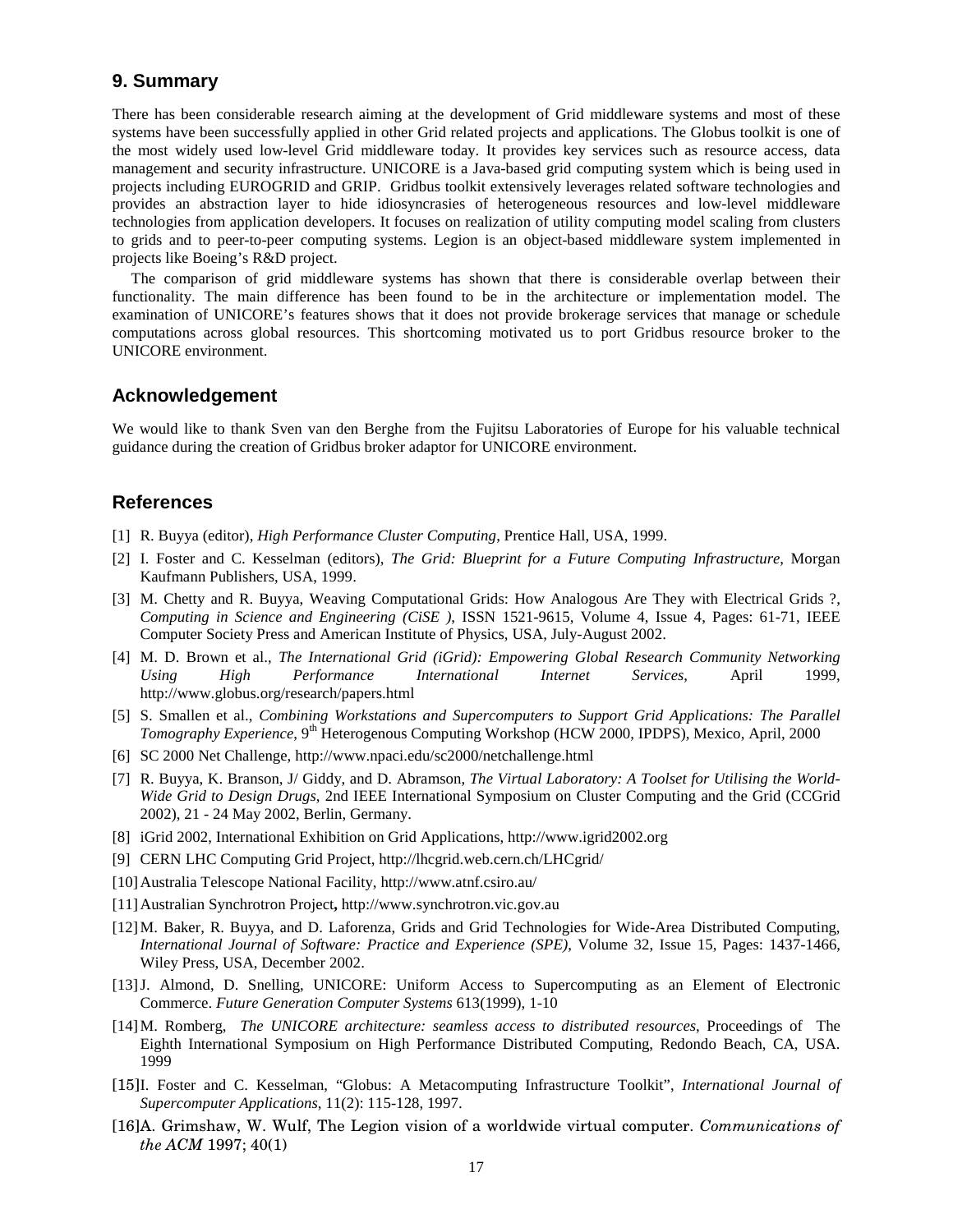- [17]R. Buyya and S. Venugopal, The Gridbus Toolkit for Service Oriented Grid and Utility Computing: An Overview and Status Report, *Proceedings of the First IEEE International Workshop on Grid Economics and Business Models* (GECON 2004, April 23, 2004, Seoul, Korea), 19-36pp, ISBN 0-7803-8525-X, IEEE Press, New Jersey, USA
- [18]The EuroGrid Project http://www.eurogrid.org/
- [19]P. Bala, J. Pytlinski, M. Nazaruk, *BioGRID-An European grid for molecular biology*, Proceedings of 11th IEEE International Symposium on High Performance Distributed Computing (HPDC-11), Edinburgh, UK, 2002.
- [20]R. Menday, P. Wieder, *GRIP: The Evolution of UNICORE towards a Service-Oriented Grid*, Cracow Grid Workshop, October 27 - 29, 2003, Cracow Poland.
- [21]Open Computing Grid for Molecular Science and Engineering (OpenMolGRID) http://www.openmolgrid.org/
- [22]NAREGI Project http://www.naregi.org/
- [23]I. Foster, C. Kesselman, G. Tsudik, S. Tuecke, *A Security Architecture for Computational Grids.* Proc. 5th ACM Conference on Computer and Communications Security Conference, San Francisco, CA, USA.
- [24]K. Czajkowski, I. Foster, N. Karonis, C. Kesselman, S. Martin, W. Smith, S. Tuecke. *A Resource Management Architecture for Metacomputing Systems.* Proc. IPPS/SPDP '98 Workshop on Job Scheduling Strategies for Parallel Processing, Orlando, FL, USA, 1998
- [25]S. Fitzgerald, I. Foster, C. Kesselman, G. von Laszewski, W. Smith, S. Tuecke. *A Directory Service for Configuring High-Performance Distributed Computations*. Proc. 6th IEEE Symposium on High-Performance Distributed Computing, Portland, OR, US, 1997
- [26]B. Allcock, J. Bester, J. Bresnahan, A. Chervenak, I. Foster, C. Kesselman, S. Meder, V. Nefedova, D. Quesnel, S. Tuecke *Secure, Efficient Data Transport and Replica Management for High-Performance Data-Intensive Computing.* IEEE Mass Storage Conference, San Diego, CA, USA, 2001.
- [27]J. Bester, I. Foster, C. Kesselman, J. Tedesco, S. Tuecke. *GASS: A Data Movement and Access Service for Wide Area Computing Systems*. Sixth Workshop on I/O in Parallel and Distributed Systems, Atlanta, GA, USA, May 5, 1999.
- [28]F. Berman and R. Wolski*. The AppLeS Project: A Status Report*. 8th NEC Research Symposium, Berlin, Germany, May 1997
- [29]D. Abramson, J. Giddy, and L. Kotler, *High Performance Parametric Modeling with Nimrod/G: Killer Application for the Global Grid?*, Proceedings of the International Parallel and Distributed Processing Symposium (IPDPS 2000), May 1-5, 2000, Cancun, Mexico, IEEE CS Press, USA, 2000.
- [30]M.Sato, H. Nakada, S. Sekiguchi, S. Matsuoka, U. Nagashima and H. Takagi, *Ninf: A Network Based Information Library for Global World-Wide Computing Infrastructure*, Proceedings of the International Conference on High Performance Computing and Networking Europe (HPCN Europe), Vienna, Austria, April 28-30, 1997.
- [31]J. Frey, T. Tannenbaum, I. Foster, M. Livny, and S. Tuecke, *Condor-G: A Computation Management Agent for Multi-Institutional Grids*, Proceedings of the Tenth IEEE Symposium on High Performance Distributed Computing (HPDC10) San Francisco, California, August 7-9, 2001.
- [32]S. Venugopal, R. Buyya and L. Winton, A Grid Service Broker for Scheduling Distributed Data-Oriented Applications on Global Grids, Technical Report, *GRIDS-TR-2004-1*, Grid Computing and Distributed Systems Laboratory, University of Melbourne, Australia, February 2004.
- [33]T. Hey and A. E. Trefethen, The UK e-Science Core Programme and the Grid, *Future Generation Computer Systems*, Volume 18, Issue 8, October 2002, Pages 1017-1031.
- [34]W. Hoschek , J. Jaen-Martinez, A. Samar , H. Stockinger , K. Stockinger, *Data Management in an International Data Grid Project*, Proceedings of the first IEEE/ACM International Workshop on Grid Computing, (Springer Verlag Press, Germany), India, 2000.
- [35]*Grid Physics Network* (GriPhyN).http://www.griphyn.org/ (Accessed Jun 2004)
- [36]W. Johnston, D. Gannon, and B. Nitzberg. *Grids as production computing environments: The engineering aspects of NASA's Information Power Grid*. In Proc. Eighth IEEE International Symposium on High Performance Distributed Computing, Redondo Beach, CA, USA, 1999
- [37]M. Baker and G. Fox, *Metacomputing: Harnessing Informal Supercomputers*, In [1], Prentice Hall, New Jersey, USA, 1999.
- [38]A. Natrajan, M. Crowley, N. Wilkins-Diehr, M. Humphrey, A. D. Fox, A. Grimshaw, C. L. Brooks III, *Studying Protein Folding on the Grid: Experiences using CHARMM on NPACI Resources under Legion*, Proceedings of the 10<sup>th</sup> International Symposium on High Performance Distributed Computing (HPDC-10), August 7-9, 2001.